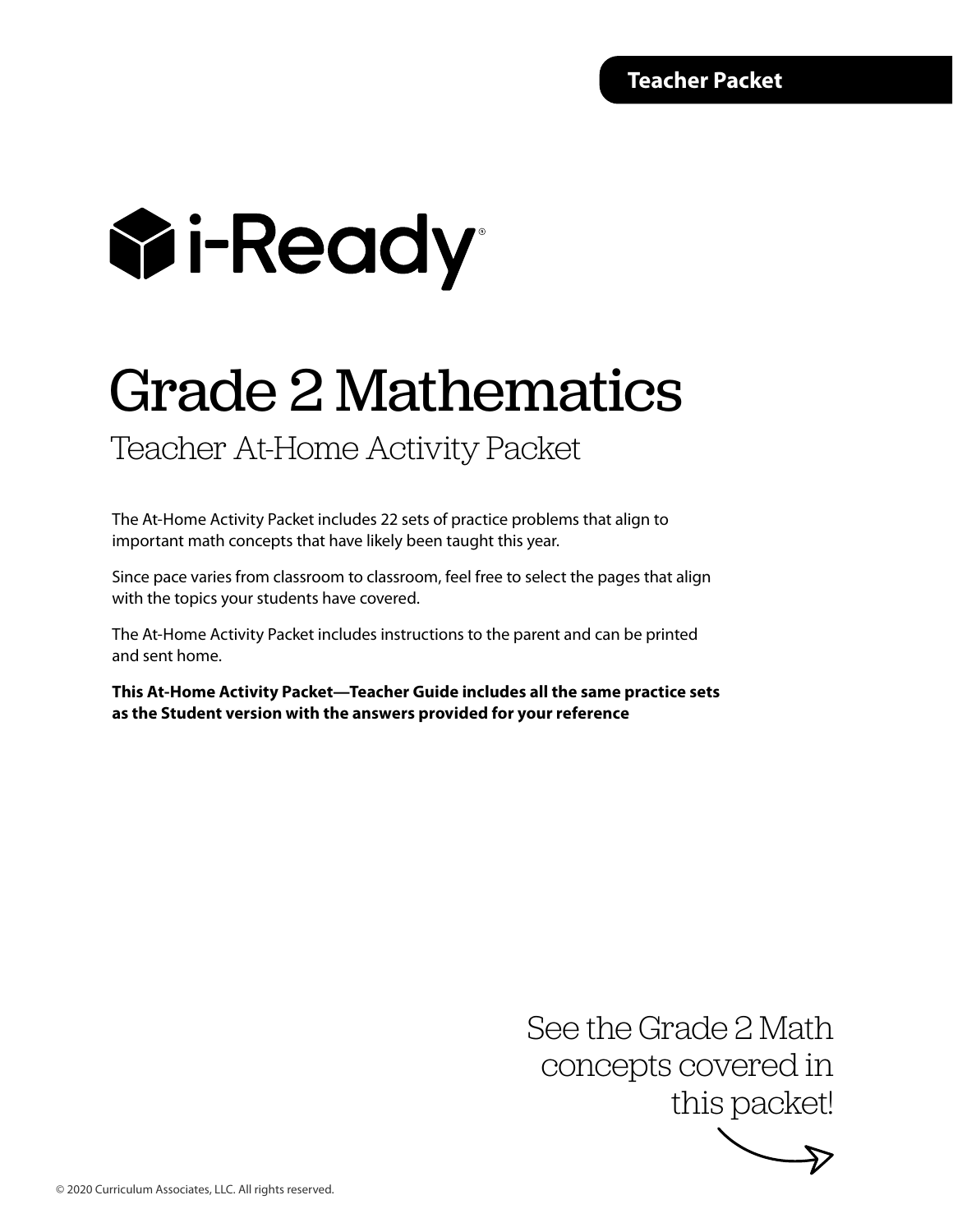### Grade 2 Math concepts covered in this packet

| <b>Concept</b>                                              | <b>Practice</b> | <b>Fluency and Skills Practice</b>       |    |  |
|-------------------------------------------------------------|-----------------|------------------------------------------|----|--|
|                                                             | 1               |                                          |    |  |
| <b>Understanding Addition</b><br>and Subtraction Strategies | $\overline{2}$  |                                          | 4  |  |
|                                                             | 3               | Counting On and Making a Ten to Subtract | -5 |  |
|                                                             | 4               |                                          | 6  |  |
| <b>Understanding Addition</b>                               | 5               |                                          | 8  |  |
| and Subtraction Word<br>Problems                            | 6               |                                          | 9  |  |
|                                                             | 7               |                                          | 10 |  |
|                                                             | 8               |                                          | 11 |  |
| <b>Understanding Addition</b><br>and Subtraction of Multi-  | 9               |                                          | 12 |  |
| <b>Digit Numbers</b>                                        | 10              |                                          |    |  |
|                                                             | 11              |                                          | 15 |  |
|                                                             | 12              | Finding the Value of Three-Digit Numbers | 17 |  |
|                                                             | 13              |                                          | 18 |  |
|                                                             | 14              | Ways to Compare Three-Digit Numbers      | 20 |  |
| <b>Understanding Place Value</b>                            | 15              |                                          | 21 |  |
| Concepts and Regrouping                                     | 16              |                                          | 22 |  |
|                                                             | 17              |                                          | 23 |  |
|                                                             | 18              |                                          | 24 |  |
|                                                             | 19              |                                          | 25 |  |
|                                                             | 20              |                                          | 26 |  |
| <b>Understanding Length</b>                                 | 21              |                                          | 28 |  |
|                                                             | 22              |                                          | 30 |  |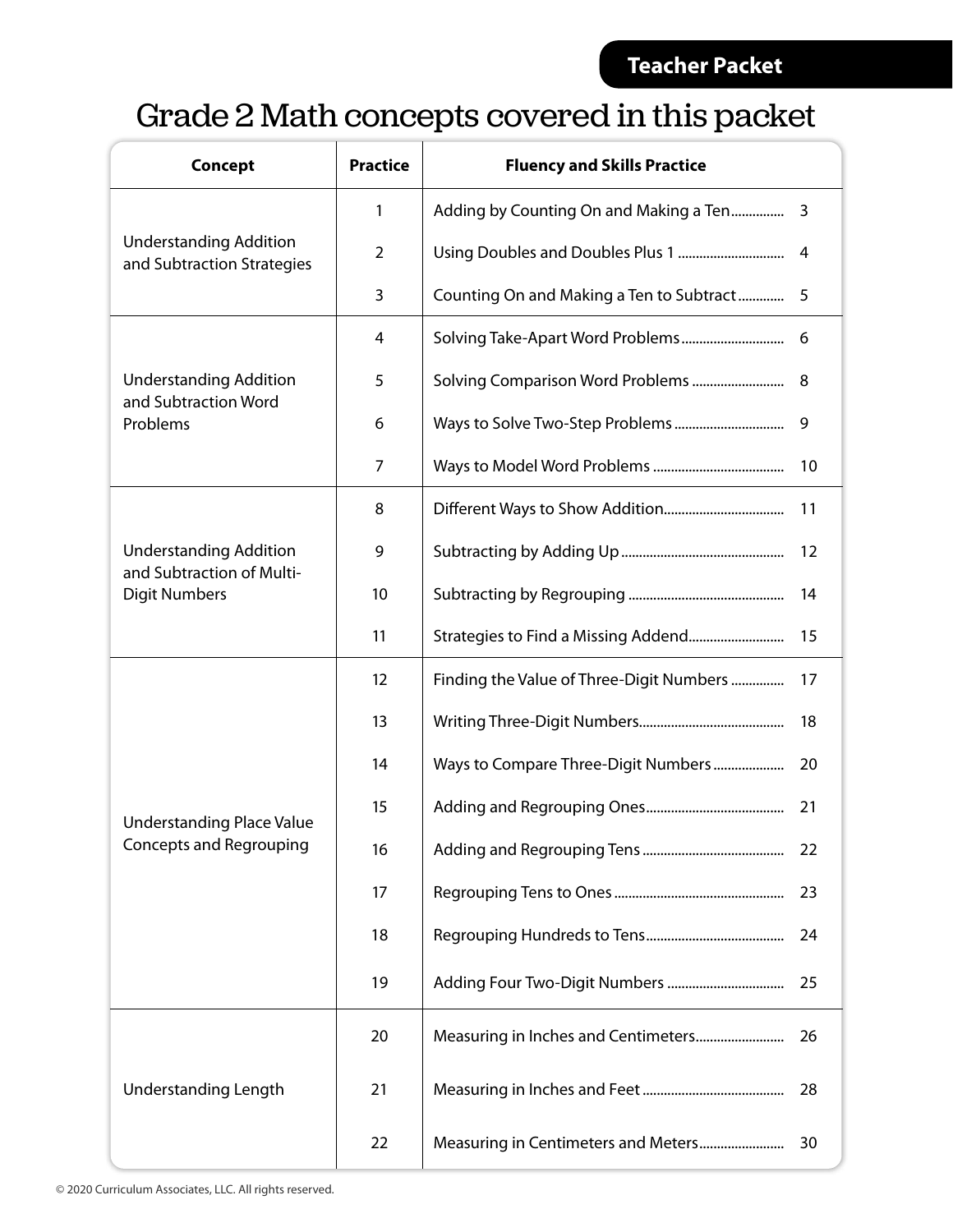**Adding by Counting On and Making a Ten**

| Add.                           |                         |
|--------------------------------|-------------------------|
| $1 \t8 + 2 = 10$               | $2 \t8 + 3 = 11$        |
| $6+4=\_ 10$                    | 4. $6+8=\underline{$ 14 |
| $7 + 3 = 10$                   | 6 $7 + 5 = 12$          |
| $7 \t9 + 1 = 10$               | $8\,9+6=\_$ 15          |
| $9\ 5+5=\_$ 10                 | 10 $5 + 8 = 13$         |
| 1 $9 + 2 = 11$                 | $12$ 2 + 9 = $11$       |
| <b>13</b> $8 + 4 = 12$         | $14 \t4 + 8 =$ 12       |
| $\bullet + 9 = \underline{15}$ | $16\;6+7=\_$ 13         |
|                                |                         |

 Which strategy did you use to solve problem 11? Explain. Answers will vary. Possible answer: I made a 10 with 9 + 1 and then added **1 more to get 11.**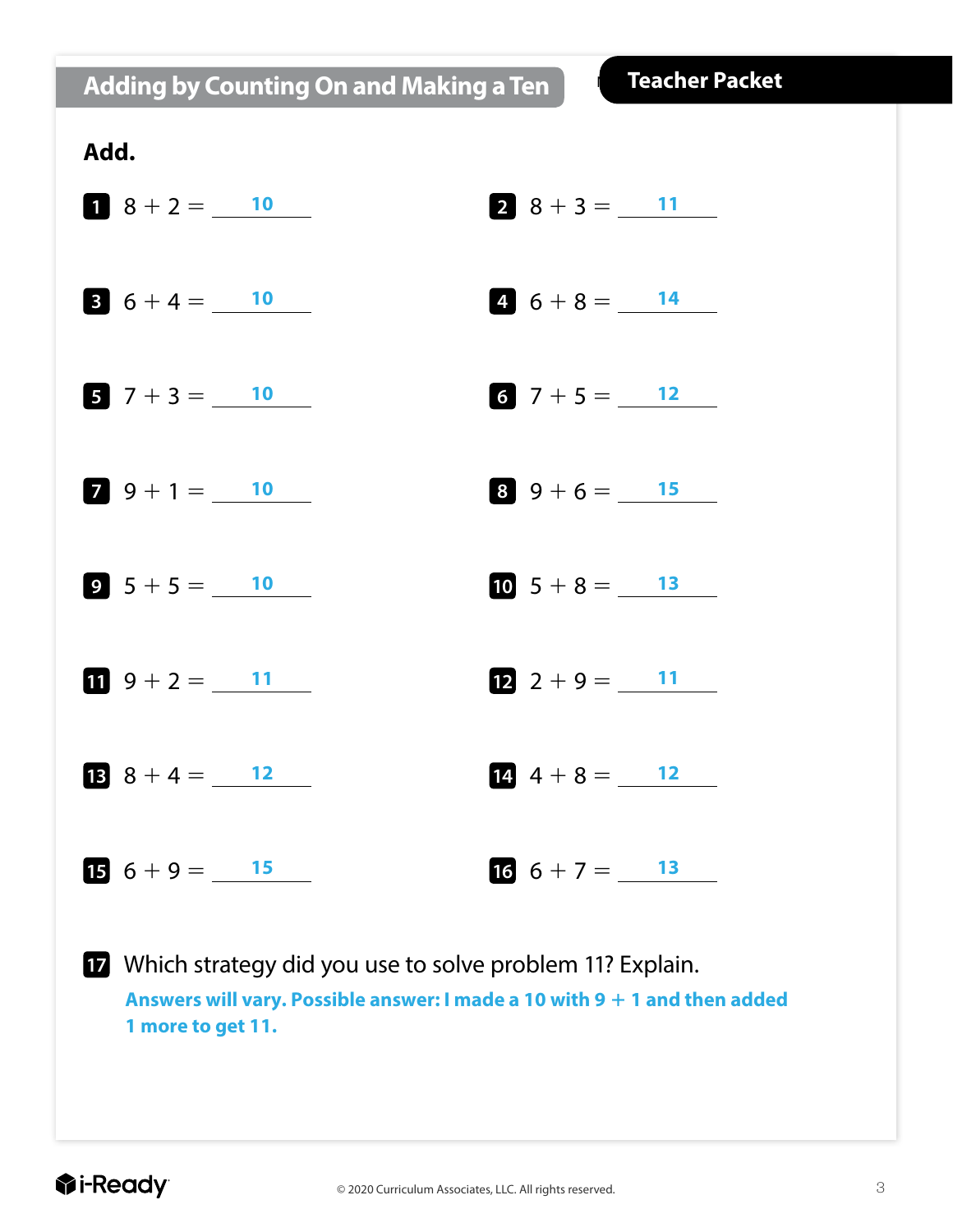|  |  | <b>Using Doubles and Doubles Plus 1</b> |
|--|--|-----------------------------------------|
|  |  |                                         |



**Answers will vary. Possible answer: I used the near doubles strategy. I used the double 8 + 8 = 16 and found 1 less to get 7 + 8 = 15.**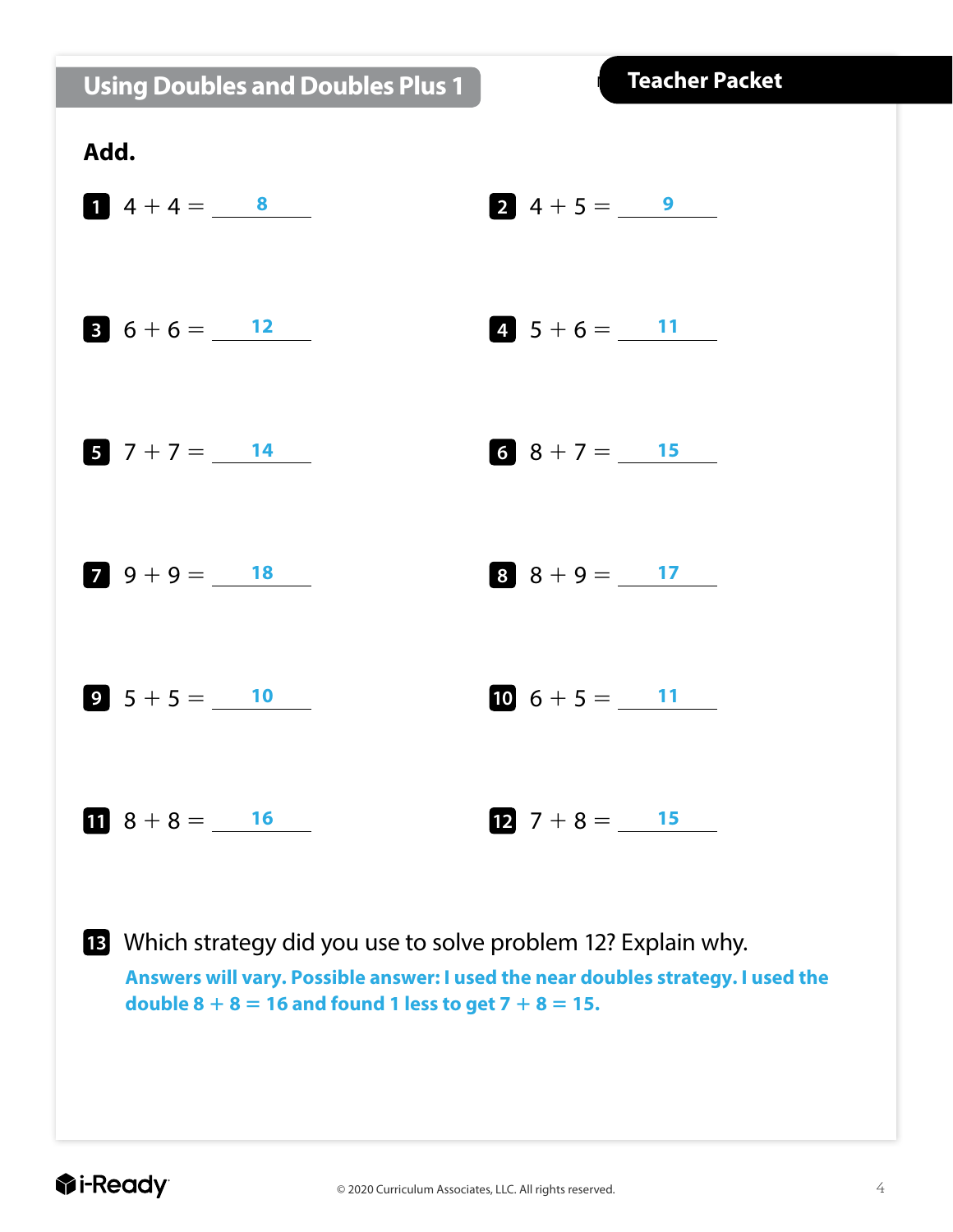## **1**  $12 - 3 = 9$  $3 + |9| = 12$   $5 + |9|$ **3** 11 - 3 =  $|8|$  $3 + |8| = 11$ **5**  $|12 - |2| = 10$  $12 - 4 = | 8$ **7** 16  $-$  **6**  $=$  10  $16 - 9 = 7$ **2**  $14 - 5 =$  **9**  $5 + 9 = 14$ **4** 15 - 7 =  $\,$  8  $7 + |8| = 15$ **6**  $|13 - 3| = 10$  $13 - 6 = |7$ **8**  $|15 - 5| = 10$  $15 - 9 = 6$ **9** In problem 6, how did you use your first answer to find your second answer? **Complete each set of equations.** Answers will vary. Possible answer:  $13 - 3 = 10$ . So, to find  $13 - 6$ , I needed to **subtract 3 more from 10, and 3 less than 10 is 7.**

**Counting On and Making a Ten to Subtract**

**Teacher Packet**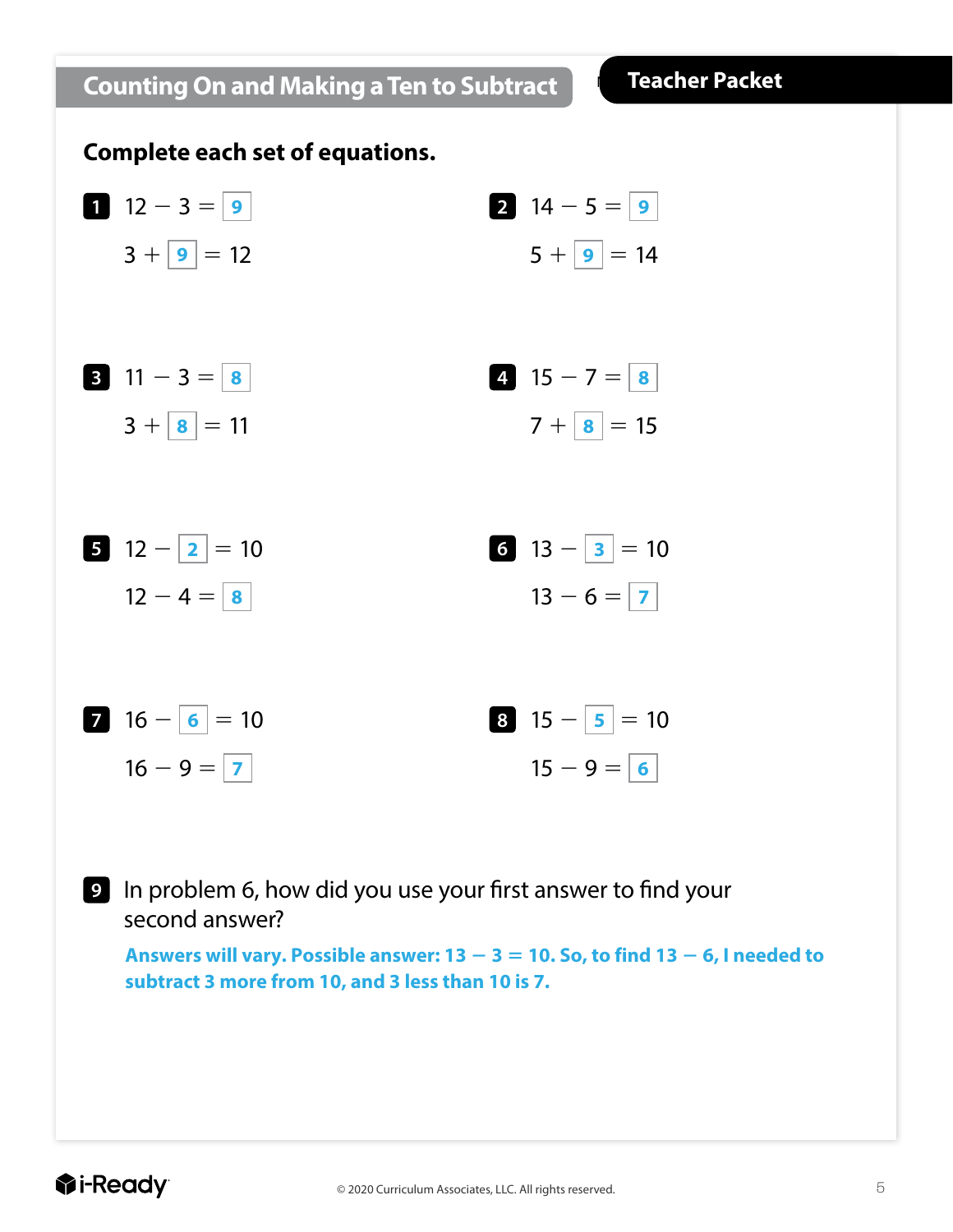$\mathsf{N}$ 

|                         | Solve problems 1–6.                                       |                                                                                                                                                    |
|-------------------------|-----------------------------------------------------------|----------------------------------------------------------------------------------------------------------------------------------------------------|
| 1                       | <b>Student work will vary.</b>                            | Hailey buys 9 potatoes. 4 potatoes are white. The rest are red. How many<br>red potatoes are there? Show your work.                                |
|                         |                                                           | <b>Solution</b> $\frac{5}{2}$ potatoes are red.                                                                                                    |
|                         | <b>Student work will vary.</b>                            | 2 Levi has 17 pet fish. 7 of the fish are goldfish. The rest are mollies. How<br>many fish are mollies? Show your work.                            |
|                         |                                                           | <b>Solution</b> 10 fish are mollies.                                                                                                               |
| $\overline{\mathbf{3}}$ | horses? Show your work.<br><b>Student work will vary.</b> | Ada wants to read 12 books over the summer. 5 books are stories about<br>cats. The rest are stories about horses. How many books are stories about |
|                         |                                                           | <b>Solution</b> 7 books are stories about horses.                                                                                                  |
|                         | <b>Student work will vary.</b>                            | 4 There are 16 chairs at a table. 7 students sit down. The rest of the chairs<br>are empty. How many chairs are empty? Show your work.             |
|                         |                                                           | <b>Solution</b> $\frac{9}{2}$ chairs are empty.                                                                                                    |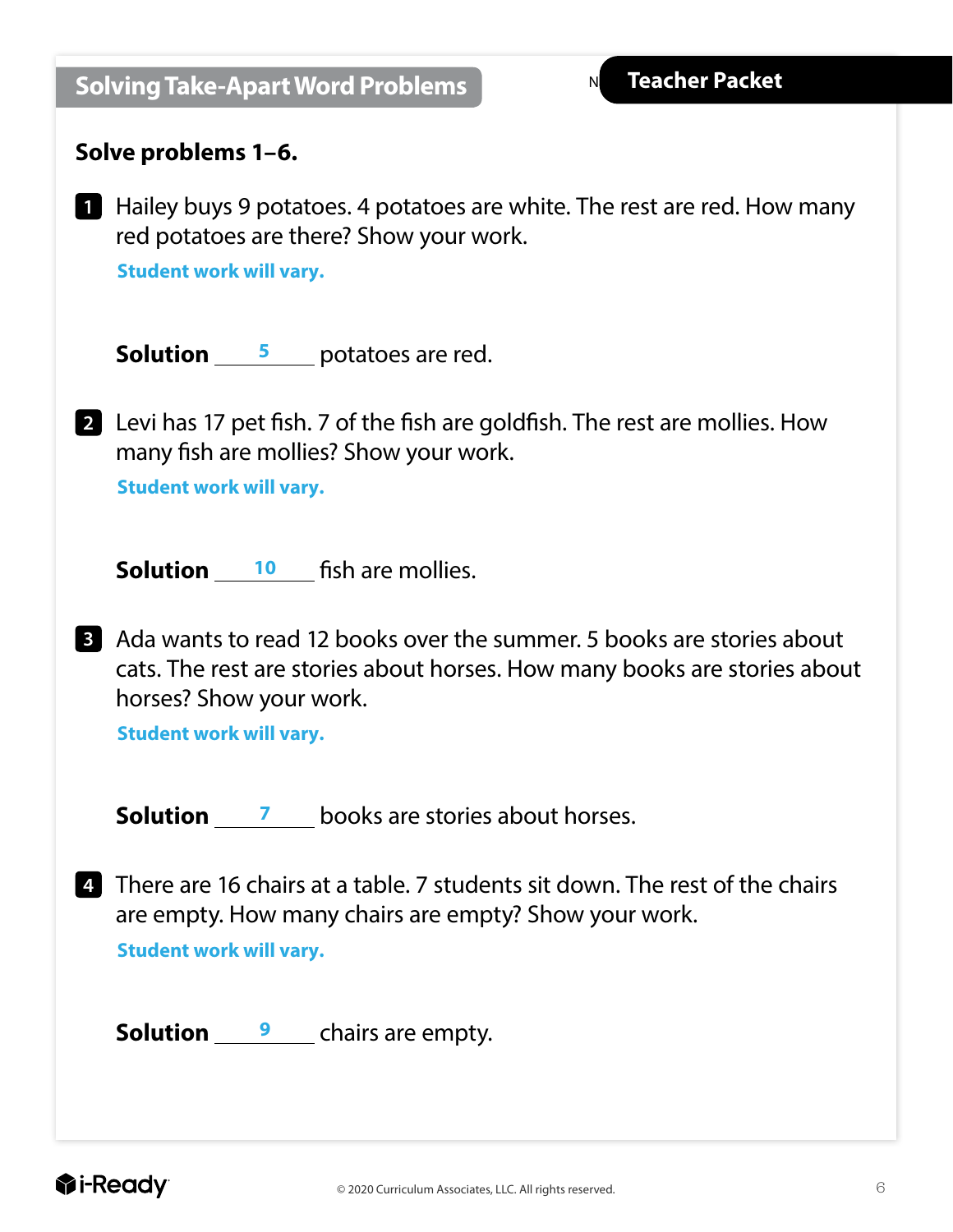$N<sub>d</sub>$ 

**5** Luis sees 14 dogs at the dog park. 6 of the dogs are small dogs. The rest of the dogs are big dogs. How many dogs are big? Show your work. **Student work will vary.**

**Solution** 8 dogs are big.

**6** Sadie has 20 crayons. She finds 8 crayons in her desk. The rest of the crayons are in her crayon box. How many crayons are in Sadie's crayon box? Show your work.

**Student work will vary.**

**Solution** 12 crayons are in the crayon box.

**7** Which strategy did you use to solve problem 6? Explain why. **Answers will vary.**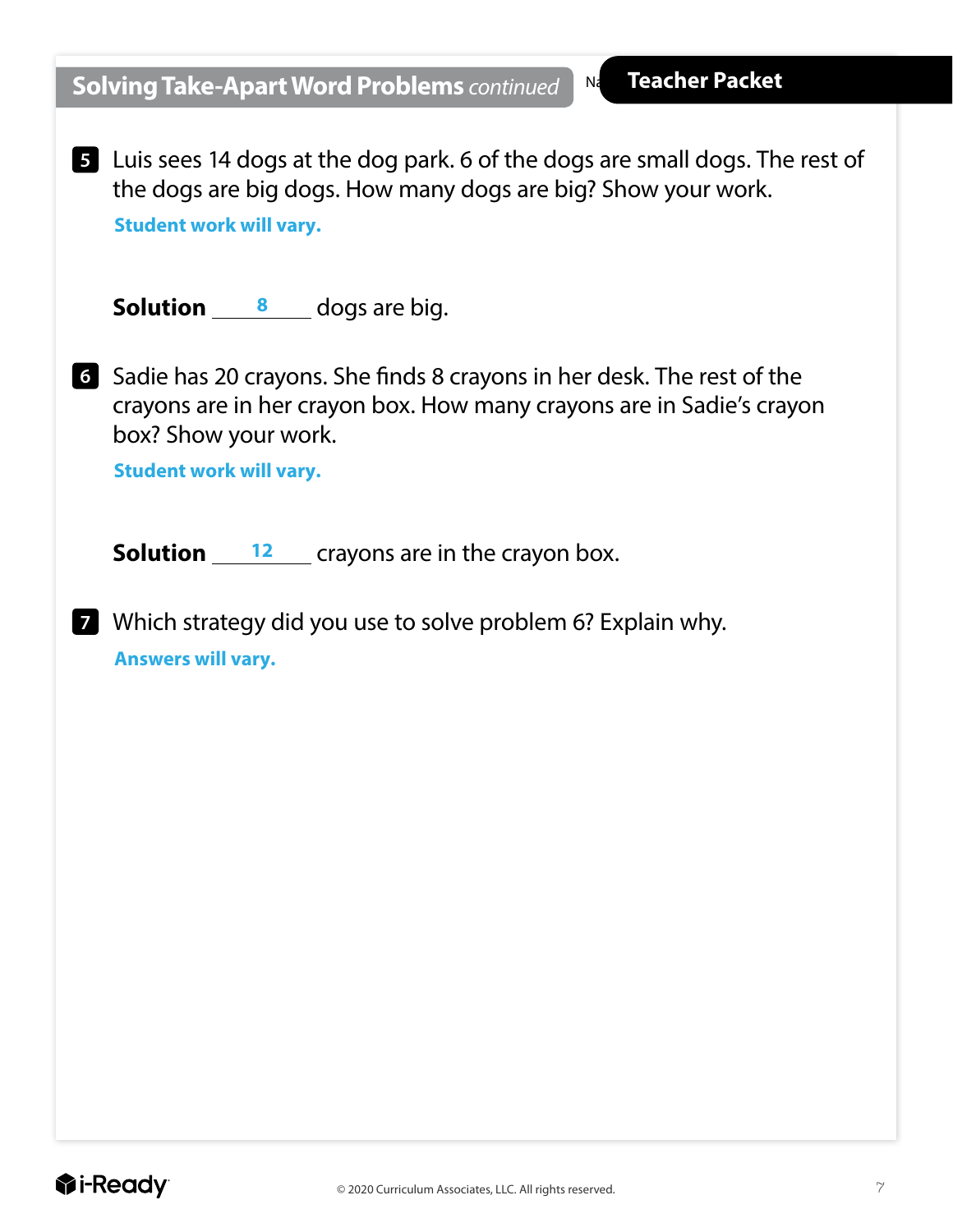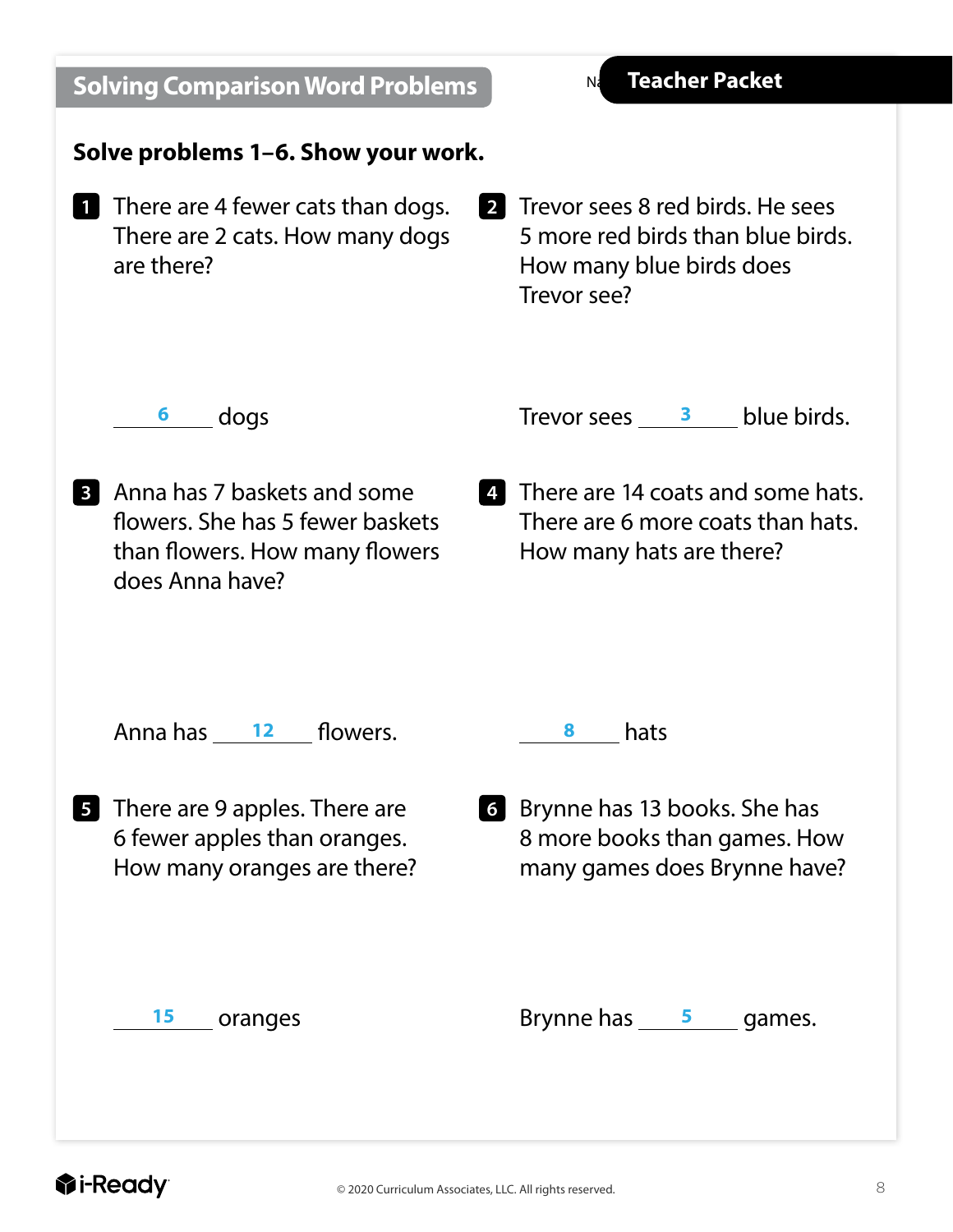| © 2020 Curriculum Associates, LLC. All rights reserved. | 9 |
|---------------------------------------------------------|---|
|                                                         |   |

#### **Ways to Solve Two-Step Problems**

#### **Solve problems 1–6. Show your work.**

- **1** Jack has 9 flowers to plant. He plants 2 flowers before lunch. Then he plants 3 more after lunch. How many flowers does Jack have left to plant?
- **2** There are 8 girls at the park. First, 5 girls go home. Then 6 more girls come to the park. How many girls are at the park now?

Jack has <u>4</u> flowers left There are 19 to plant.

**3** Bella paints 6 pictures on Monday and 8 pictures on Wednesday. Then she paints 3 more pictures on Friday. How many pictures does Bella paint this week?

Bella paints 17 pictures this week.

**5** Lucas has 5 crayons. His sister gives him 6 more. Then he gives 4 to a friend. How many crayons does Lucas have now?

Lucas has  $\frac{7}{2}$  crayons.

There are  $\frac{9}{2}$  girls at the park.

**4** Ali puts 12 books in a box. She takes 4 books out of the box. Then she puts 6 books in the box. How many books are in the box now?

> There are  $\frac{14}{2}$  books in the box.

**6** Miss Brady puts 15 pencils in her desk. Then she takes out 9 pencils. After school she puts 5 pencils back in her desk. How many pencils are in Miss Brady's desk now?

There are  $\frac{11}{2}$  pencils in the desk.

N<sub>d</sub>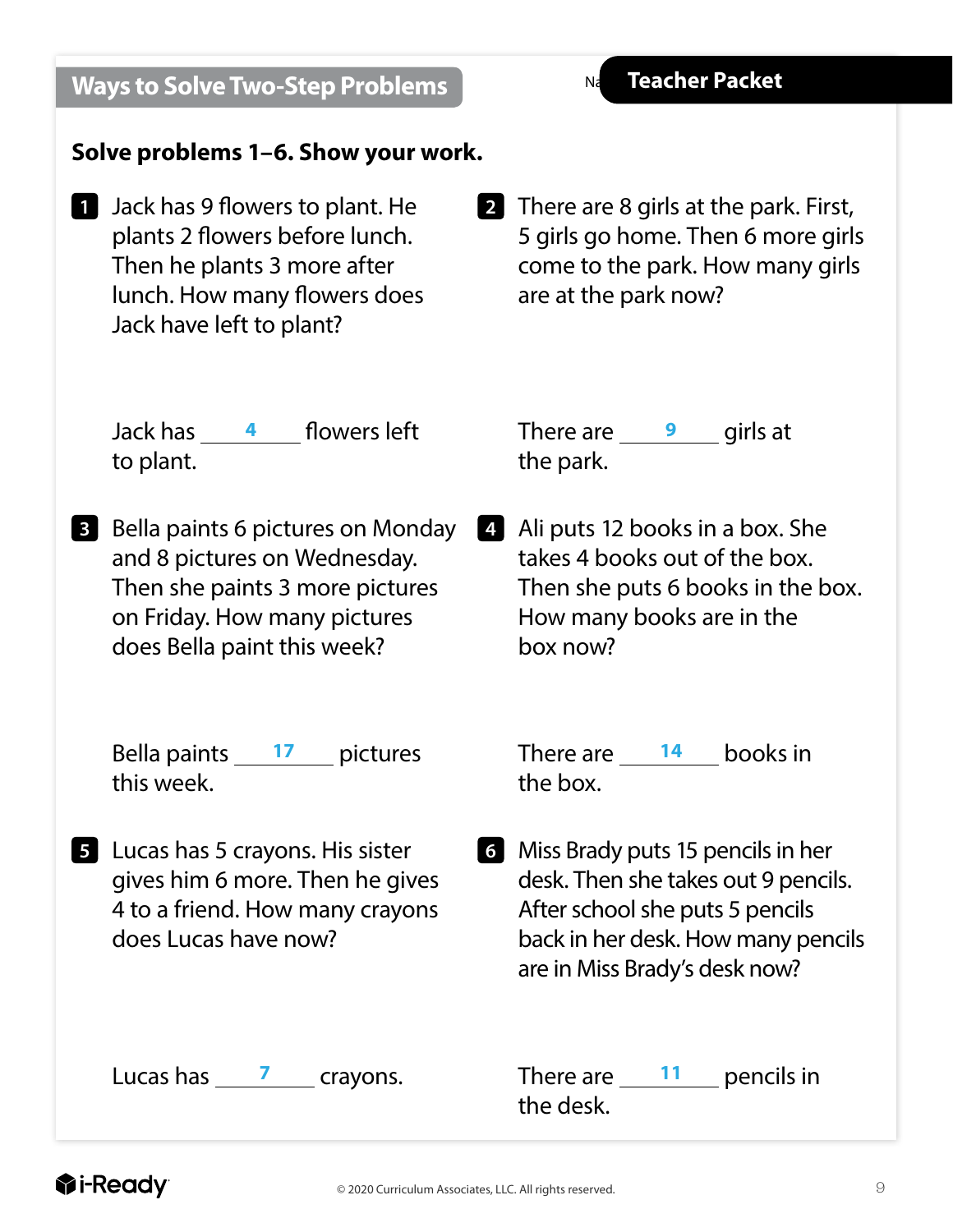#### **Ways to Model Word Problems**

 $Nd$ 

#### **Solve problems 1–6. Show your work.**

- **1** Tony has 37 building blocks. Then he buys more blocks. Now he has 51 blocks. How many blocks does Tony buy?
- **2** There are some chairs in the art room. Mrs. Lopez brings in 16 more chairs. Now there are 42 chairs. How many chairs were in the room at the start?

Tony buys  $14$  blocks.

**3** Jen has some buttons. She gets 23 more buttons from her mom. Now she has 65 buttons. How many buttons did Jen have to begin with?

> Jen had  $42$  buttons to begin with.

**5** Ayanna reads 26 pages of her book at school. Later she reads more pages at home. Now she has read 54 pages. How many pages does Ayanna read at home?

Ayanna reads  $28$  pages at home.

14 blocks. There were 26 chairs in the room at the start.

> **4** Colby packs 31 boxes in one day. He packs 12 boxes in the morning and some boxes after lunch. How many boxes does Colby pack after lunch?

**42 buttons to Colby packs 19 boxes** after lunch.

> **6** The camp has some tents. Campers set up 42 more tents. Now the camp has 60 tents. How many tents did the camp have to begin with?

The camp had tents to **28 18** begin with.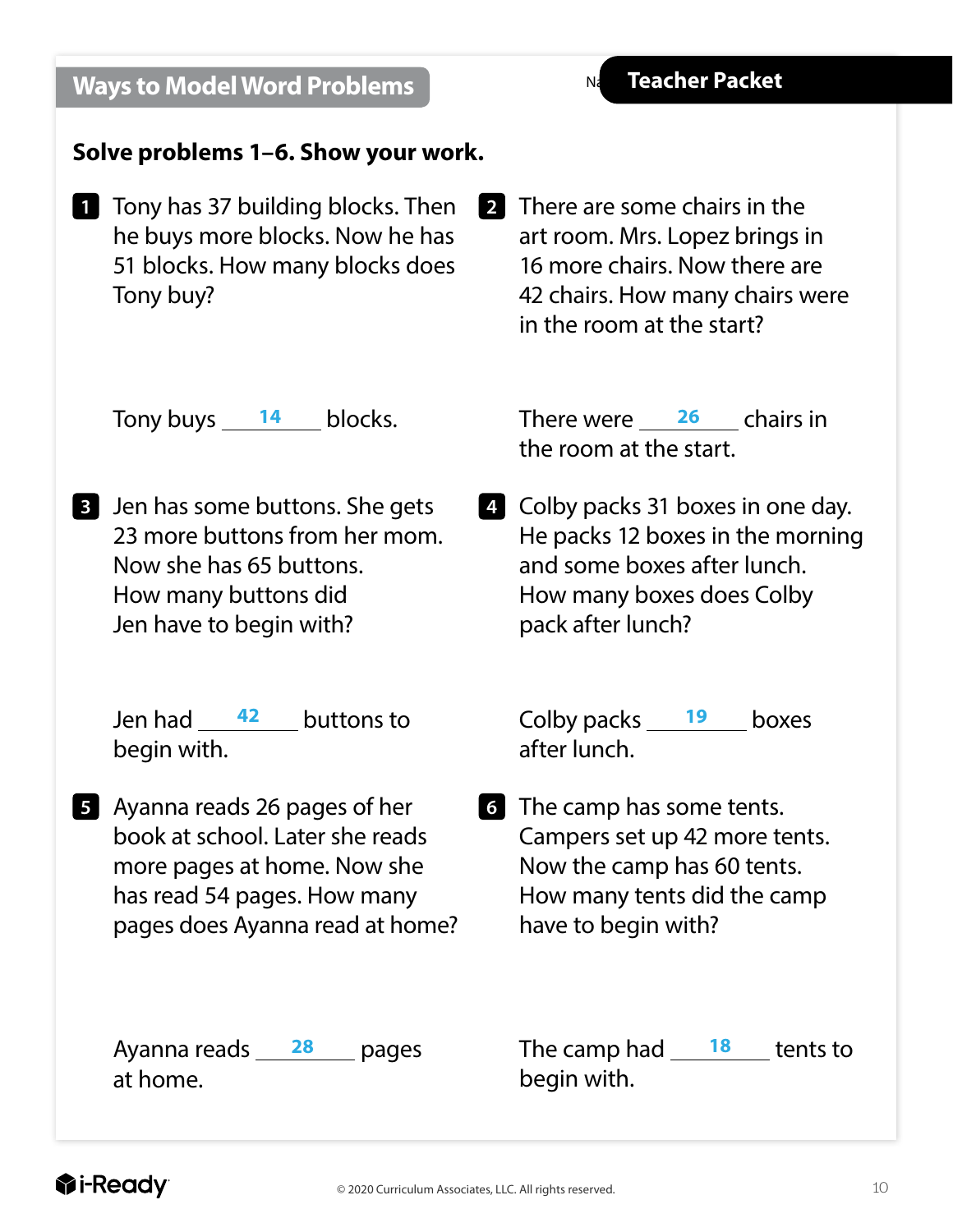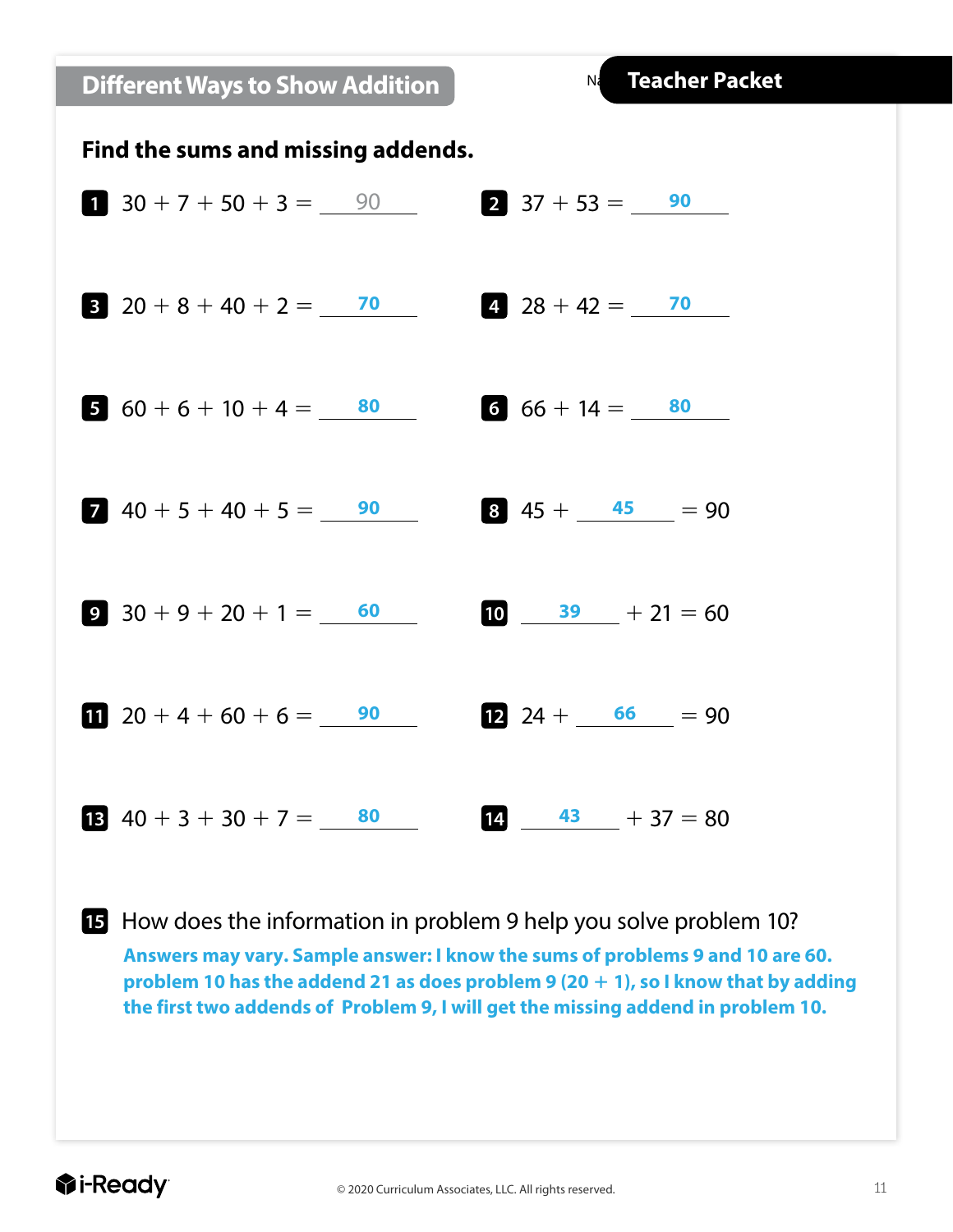|  | <b>Subtracting by Adding Up</b> |
|--|---------------------------------|
|  |                                 |

#### **Subtract.**

**Possible solutions:**

$$
50 - 29 = ?
$$
  

$$
\frac{29 + 20}{49 + 1} = \frac{49}{50}
$$
  

$$
\frac{20 + 1}{50 - 29 = 21}
$$
  

$$
\frac{21}{50 - 29 = 21}
$$

$$
271-45=?
$$
  
\n
$$
\frac{45}{50} + \frac{5}{20} = \frac{50}{70}
$$
  
\n
$$
\frac{70}{5} + \frac{1}{20} = \frac{71}{71}
$$
  
\n
$$
\frac{5}{71-45} = \frac{26}{26}
$$

80 - 41 = ?  
\n
$$
\frac{41}{71} + \frac{30}{9} = \frac{71}{80}
$$
\n
$$
\frac{71}{30} + \frac{9}{9} = \frac{80}{39}
$$
\n
$$
80 - 41 = \frac{39}{9}
$$

| $4\quad 63 - 28 = ?$ |  |                   |  |  |  |  |  |  |
|----------------------|--|-------------------|--|--|--|--|--|--|
|                      |  | $28 + 30 = 58$    |  |  |  |  |  |  |
|                      |  | $58 + 2 = 60$     |  |  |  |  |  |  |
|                      |  | $60 + 3 = 63$     |  |  |  |  |  |  |
|                      |  | $30 + 2 + 3 = 35$ |  |  |  |  |  |  |
| $63 - 28 = 35$       |  |                   |  |  |  |  |  |  |

$$
43 - 28 = ?
$$
\n
$$
\frac{28}{30} + \frac{2}{10} = \frac{30}{40}
$$
\n
$$
\frac{40}{40} + \frac{3}{40} = \frac{43}{40}
$$
\n
$$
\frac{2}{43 - 28} = \frac{15}{15}
$$
\n
$$
43 - 28 = \frac{15}{40}
$$

**6** 95  $-65$  = ?  $\frac{65}{10} + \frac{30}{10} = \frac{95}{10}$  $95 - 65 = 30$ 

#### **Ti-Ready**

 $\mathbf{L}$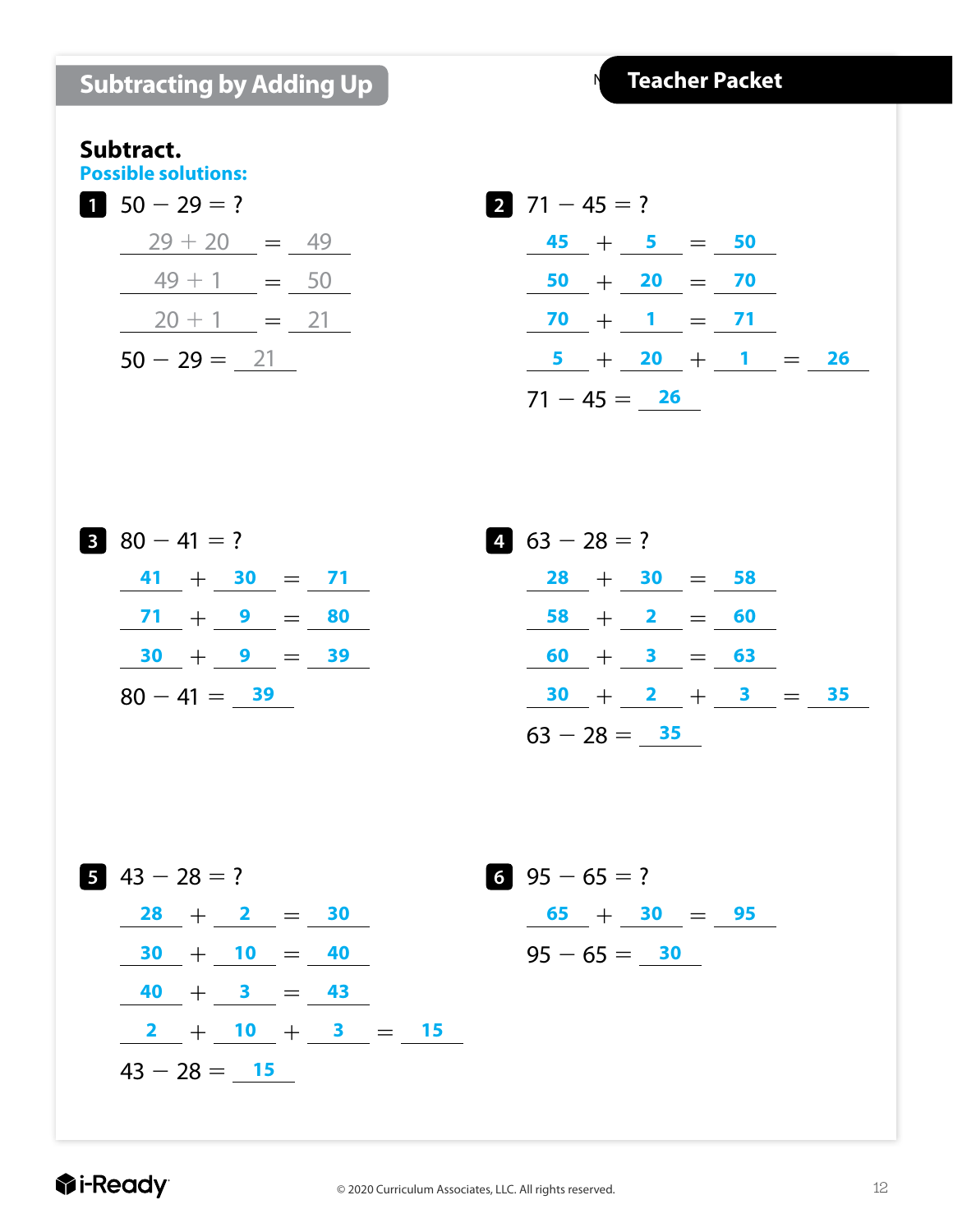**Subtracting by Adding Up** *continued*

 $N<sub>i</sub>$ 

$$
65 - 39 = ?
$$
\n
$$
\frac{39}{59} + \frac{20}{1} = \frac{59}{60}
$$
\n
$$
\frac{59}{60} + \frac{1}{5} = \frac{65}{65}
$$
\n
$$
\frac{20}{65 - 39} = \frac{26}{65}
$$

$$
\frac{20}{1} = \frac{59}{60}
$$
  
\n
$$
\frac{15}{5} = \frac{5}{65}
$$
  
\n
$$
\frac{1}{1} + \frac{5}{5} = \frac{26}{65}
$$
  
\n
$$
\frac{1}{40} + \frac{7}{1} = \frac{47}{47}
$$
  
\n
$$
\frac{26}{47 - 15} = \frac{32}{47}
$$



**13** How did you decide what to add first? Then how did you get the answer?

**Answers will vary. Possible answer: I either added enough to get up to the next tens number or I added a number of tens to the first number. Then I kept adding more until I reached the number I was subtracting from. I combined all the parts I added to get the difference.**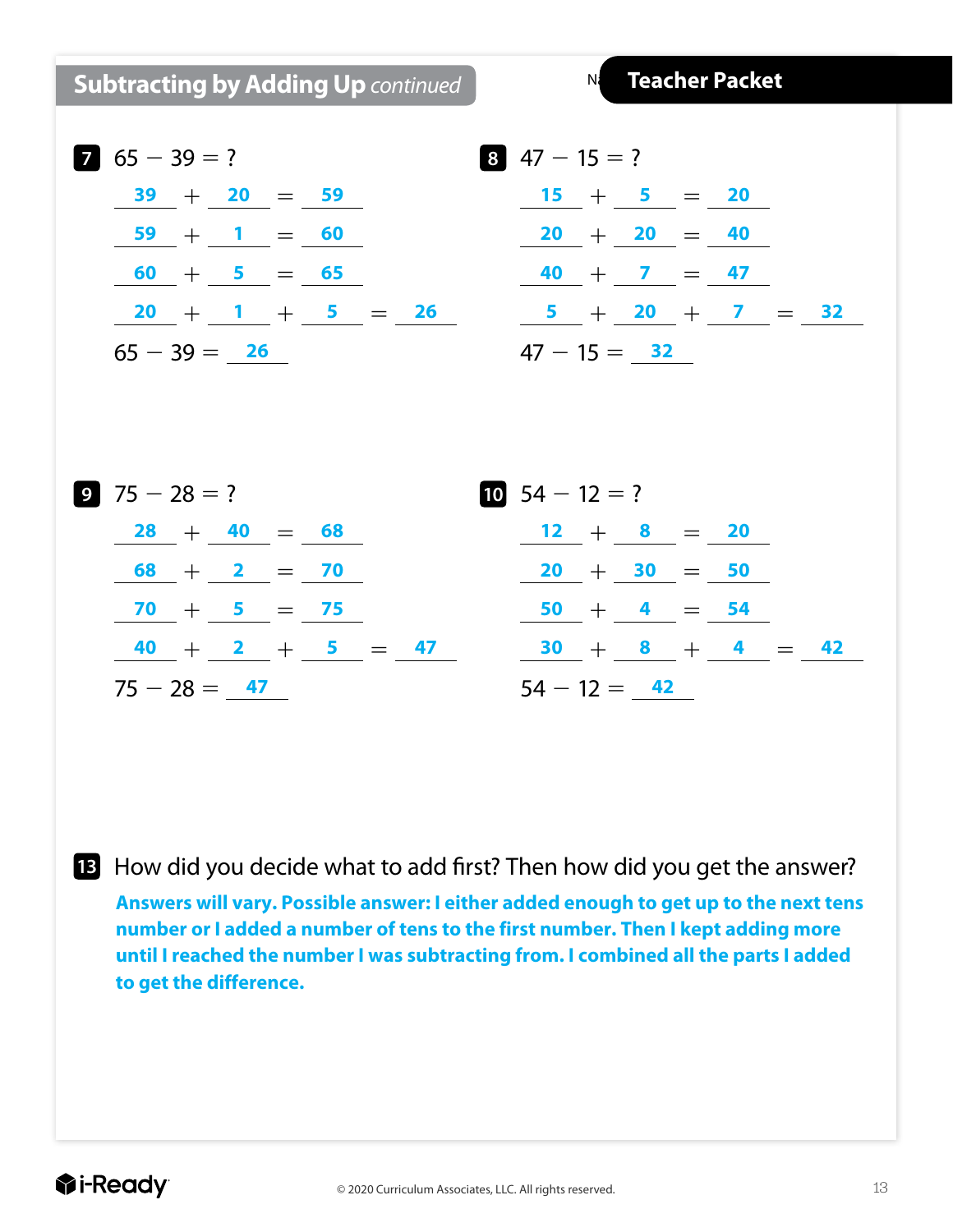#### **Circle all the problems where you can regroup a ten to help subtract. Then solve the circled problems.**

| 32<br>16<br>16                     | $\overline{2}$<br>48<br>$-15$                                | 3 <sub>1</sub><br>57<br>$-25$  | 63<br>4<br>39<br>24         |
|------------------------------------|--------------------------------------------------------------|--------------------------------|-----------------------------|
| 5 <sub>5</sub><br>76<br>$-26$      | 82<br>$6\phantom{a}$<br>37<br>$\overline{\phantom{0}}$<br>45 | $\overline{7}$<br>38<br>$-28$  | 53<br>8<br>44<br>9          |
| 42<br>$\boldsymbol{9}$<br>25<br>17 | 10<br>96<br>$-40$                                            | 92<br>$\boxed{11}$<br>56<br>36 | $\boxed{12}$<br>65<br>$-23$ |
| $\boxed{13}$<br>86<br>19<br>67     | 14<br>59<br>$-33$                                            | 15<br>77<br>48<br>29           | 16<br>62<br>27<br>35        |

How did you know which problems to circle?

**Answers will vary.**

**Possible answer: I look at the ones place. If the digit in the ones place in the top number is less than the digit in the ones place in the bottom number, I need to regroup a ten.**

 Check one of your answers by solving it using a different strategy. Show your work.

**Answers will vary.**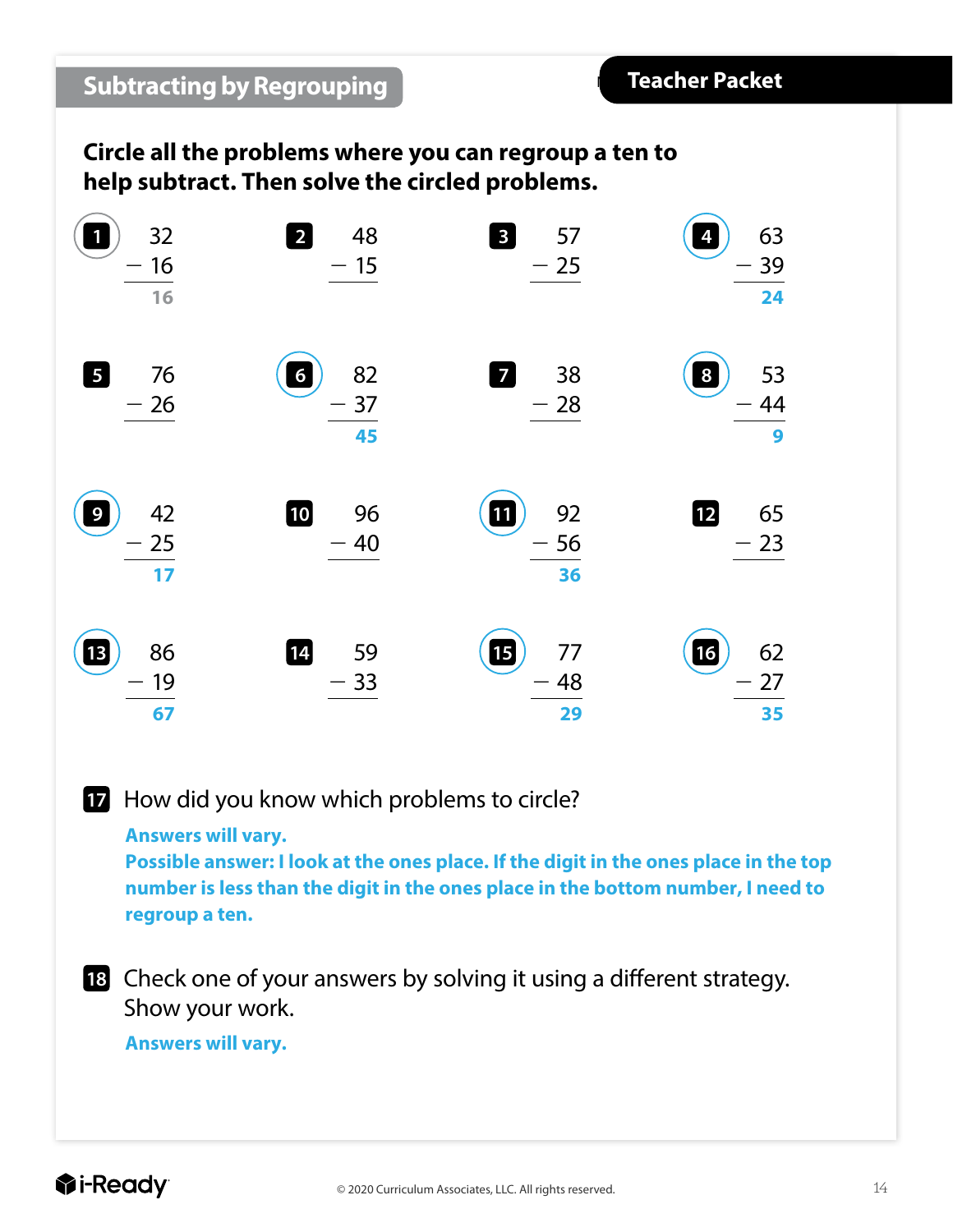#### **Strategies to Find a Missing Addend**

#### **Teacher Packet**

#### **Solve.**



**2** 24 +  $\underline{\hspace{1cm}}$  10 = 34  $24 + 40 = 64$  $24 + \underline{44} = 68$ 

$$
4. \quad 51 + \underline{\hspace{1em}} 10 = 61
$$
\n
$$
51 + \underline{\hspace{1em}} 20 = 71
$$
\n
$$
51 + \underline{\hspace{1em}} 25 = 76
$$

$$
6 \quad 58 + \underline{\hspace{1em}} 2 = 60
$$
\n
$$
58 + \underline{\hspace{1em}} 12 = 70
$$
\n
$$
58 + \underline{\hspace{1em}} 13 = 71
$$

$$
\begin{array}{rcl}\n\text{8} & 27 + \underline{\hspace{1cm}} & 3 & = 30 \\
27 + \underline{\hspace{1cm}} & 33 & = 60 \\
27 + \underline{\hspace{1cm}} & 38 & = 65\n\end{array}
$$

$$
\frac{10}{69} + \frac{1}{21} = 70
$$
  

$$
69 + \frac{21}{24} = 90
$$
  

$$
69 + \frac{24}{24} = 93
$$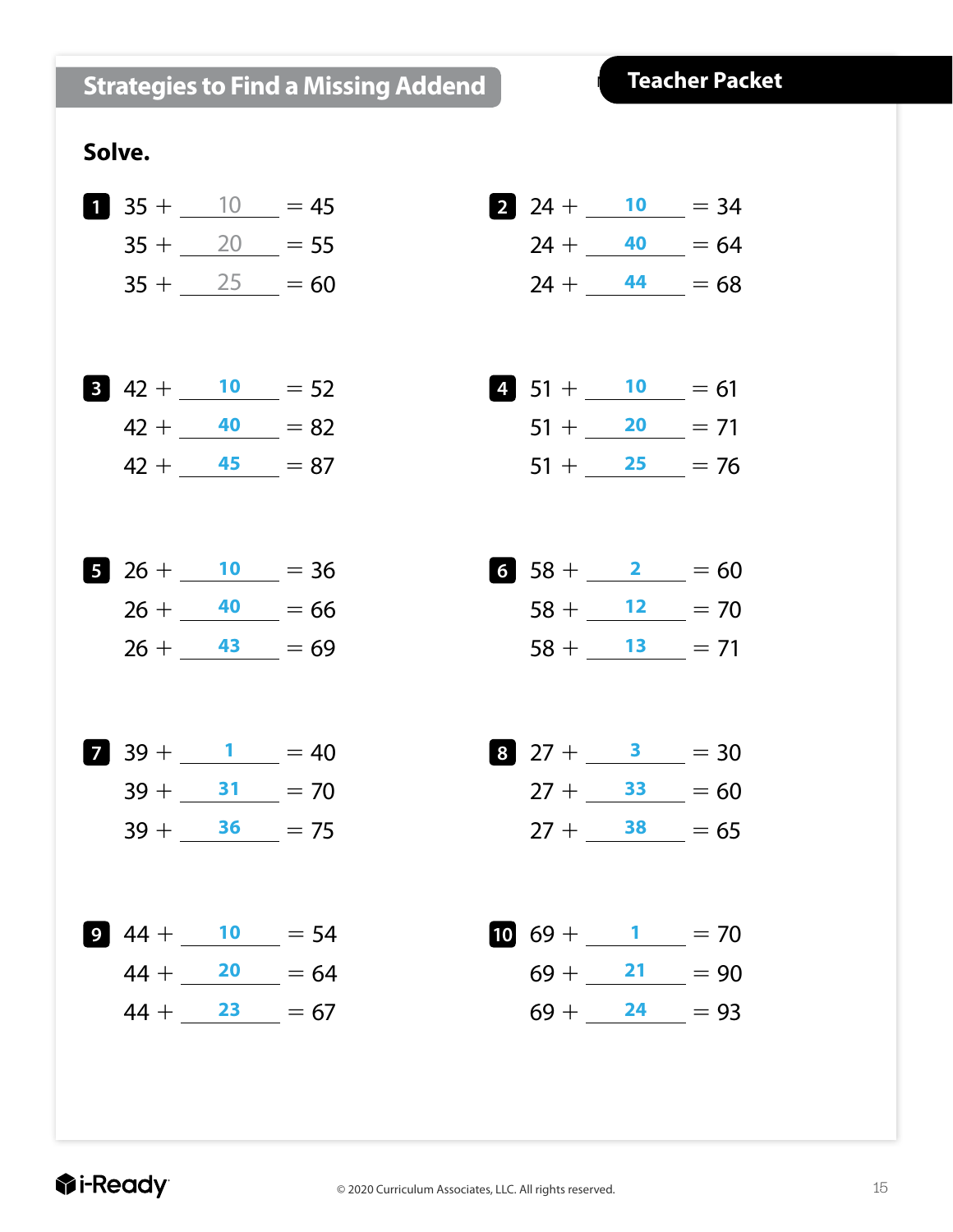#### **Strategies to Find a Missing Addend** *continued*



 $\mathsf{N}$ 

**Teacher Packet**

 Explain how the strategy to solve problem 5 is different from the strategy used to solve problem 6.

**Answers may vary. Possible answer: To solve problem 5, I first added tens then added on the ones. To solve problem 6, I first added ones to the nearest ten then added tens.**

 Explain the strategy you used to solve the first part of problem 14. **Answers may vary. Possible answer: First I added 3 to 57 to get to the nearest ten, 60. Then I added 20 to 60 which equals 80. Finally, I added 3 to get to 83.** 

 $\textbf{So } 3 + 20 + 3 = 26.$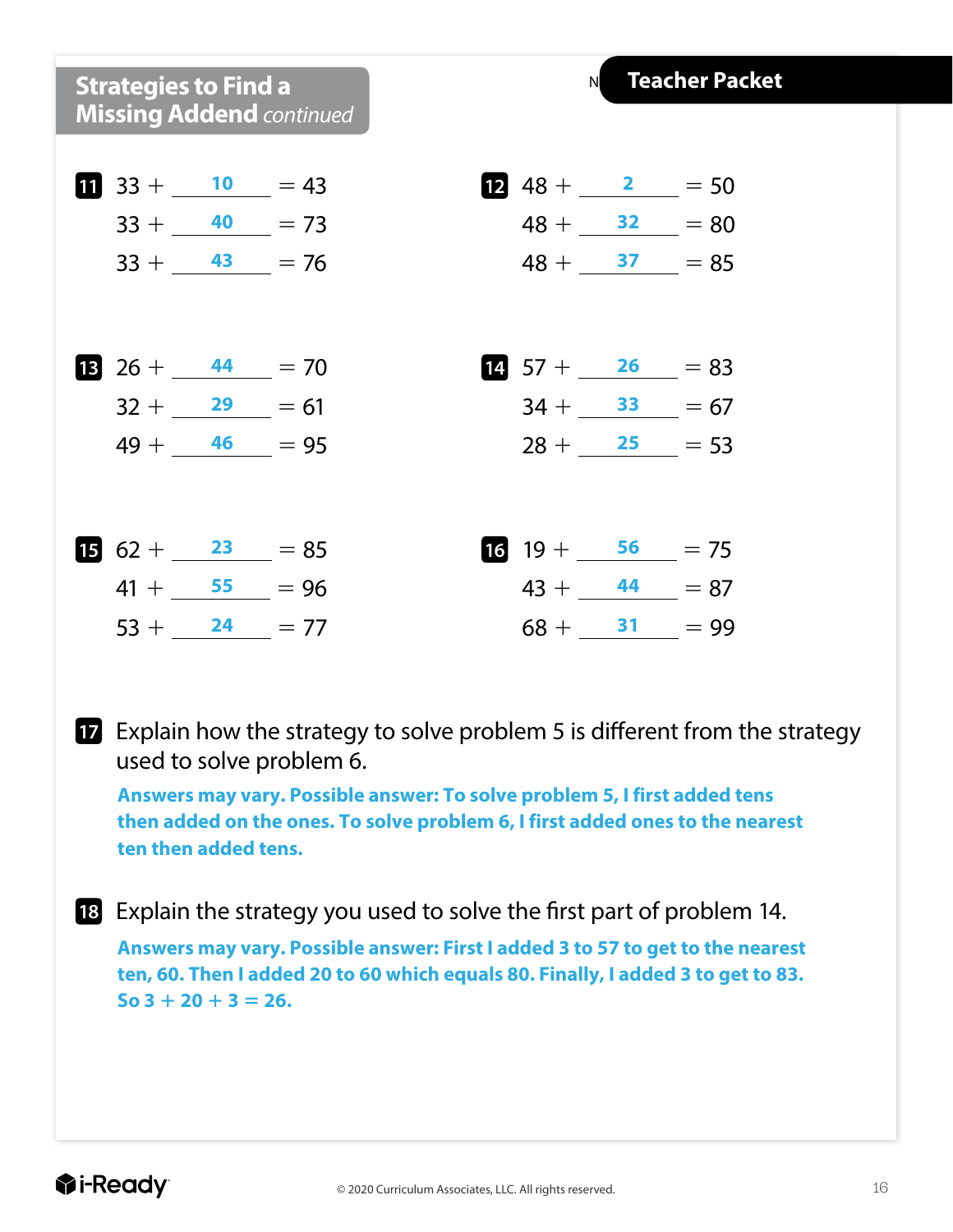**The answers are mixed up at the bottom of the page. Cross out the answers as you complete the problems.**

|                |                    | $300 + 50 + 1 = 351$                           |     |     | 267                                        | 2 2 hundreds $+$ 6 tens $+$ 7 ones $=$         |
|----------------|--------------------|------------------------------------------------|-----|-----|--------------------------------------------|------------------------------------------------|
| 3 <sup>1</sup> |                    | $400 + 20 + 6 = 426$                           |     |     | $4\,90 + 60 + 2 = 462$                     |                                                |
|                |                    | 5 $600 + 40 + 2 = 642$                         |     |     | 6 5 hundreds $+1$ ten $+3$ ones $=$<br>513 |                                                |
| 7              | 375                | 3 hundreds $+$ 7 tens $+$ 5 ones $=$           |     |     | $3\quad 500 + 20 + 6 = 526$                |                                                |
|                | $9\ 200 + 8 = 208$ |                                                |     |     | 280                                        | 10 2 hundreds $+$ 8 tens $+$ 0 ones $=$        |
|                |                    | 1 $600 + 70 + 1 = 671$                         |     |     | 607                                        | <b>12</b> 6 hundreds $+$ 0 tens $+$ 7 ones $=$ |
|                |                    | <b>B</b> $400 + 70 + 6 = 476$                  |     |     | 233                                        | <b>14</b> 2 hundreds $+$ 3 tens $+$ 3 ones $=$ |
|                | 323                | <b>15</b> 3 hundreds $+$ 2 tens $+$ 3 ones $=$ |     |     | 332                                        | 16 3 hundreds $+$ 3 tens $+$ 2 ones $=$        |
|                | <b>Answers:</b>    |                                                |     |     |                                            |                                                |
| 233            |                    | 607                                            | 476 | 323 | 267                                        | 671                                            |
| 426            |                    | 513                                            | 526 | 208 | 642                                        | 462                                            |
| 332            |                    | 375                                            | 280 | 351 |                                            |                                                |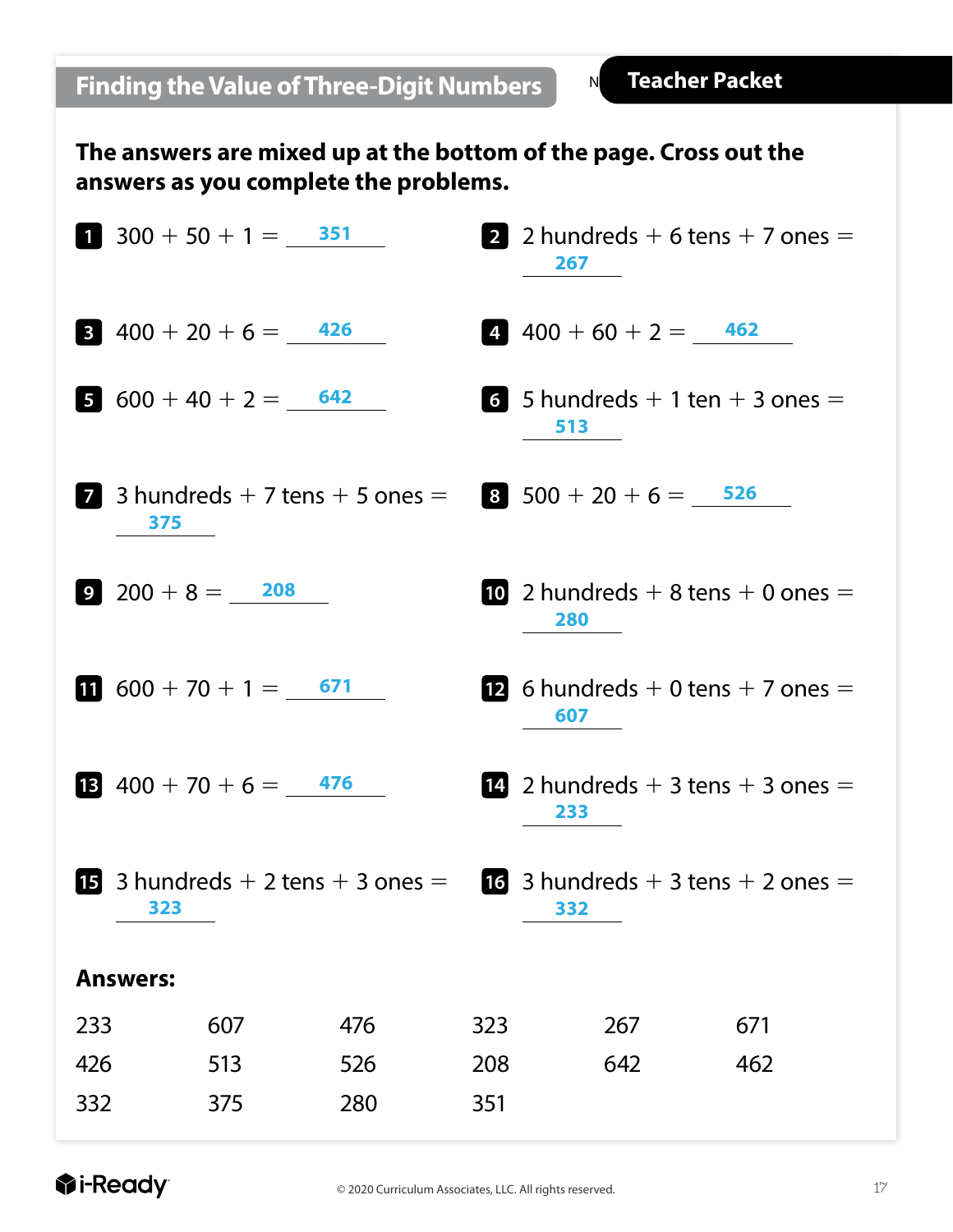### **Writing Three-Digit Numbers**

#### **Write the number using only digits.**

|                | <b>1</b> one hundred sixty-four     | 164 |
|----------------|-------------------------------------|-----|
|                | 2 six hundred fifty-two             | 652 |
| 3 <sup>1</sup> | three hundred twelve                | 312 |
|                | 4 two hundred sixty-one             | 261 |
|                | 5 two hundred five                  | 205 |
|                | <b>6</b> five hundred nineteen      | 519 |
|                | Write the number using only digits. |     |
| $\overline{7}$ | $100 + 10 + 6$                      | 116 |
| 8              | $500 + 4$                           | 504 |
| 9              | $300 + 40 + 5$                      | 345 |
|                | 10 $300 + 50 + 4$                   | 354 |
|                | 11 $400 + 60$                       | 460 |
|                | $12$ 500 + 40                       | 540 |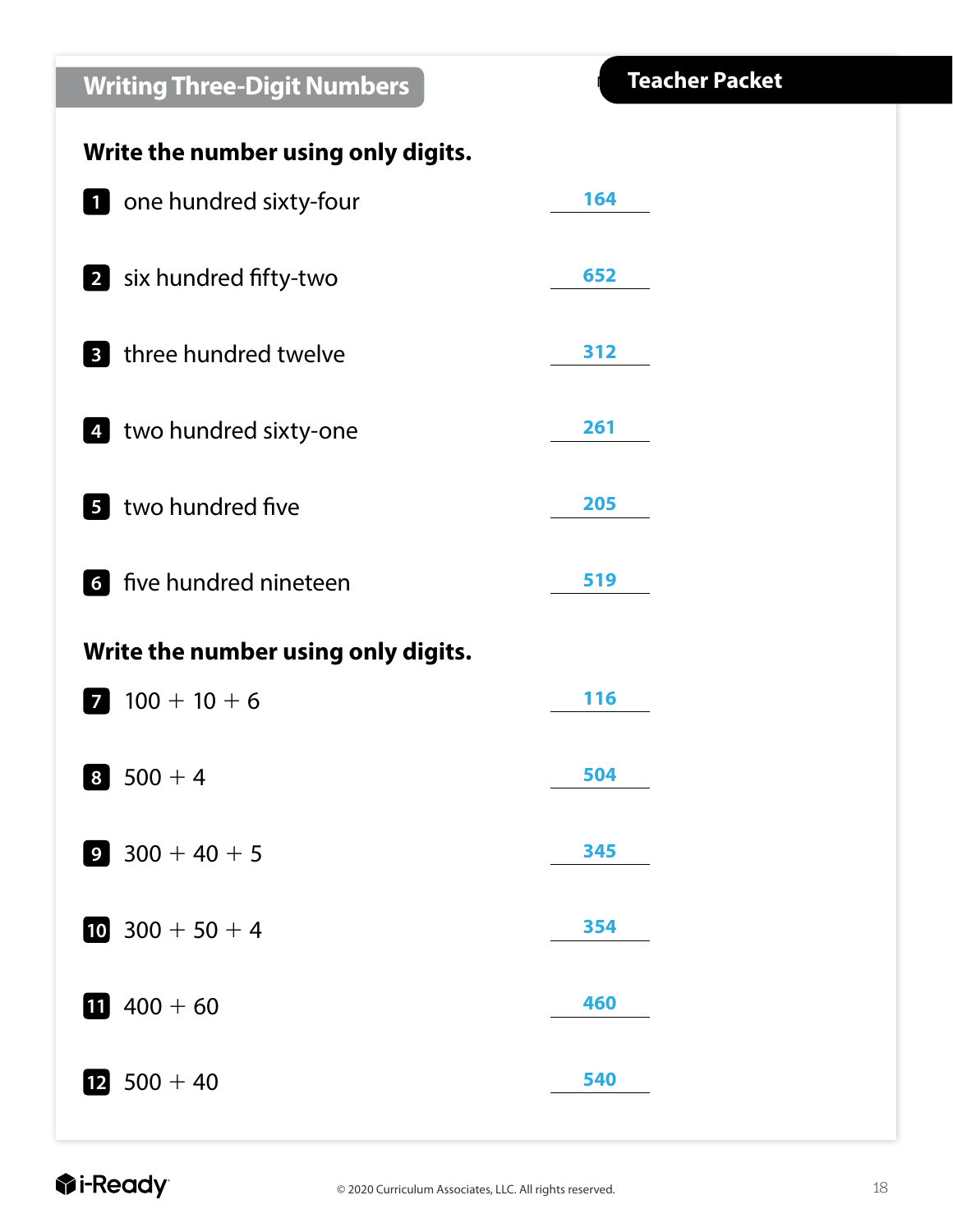| <b>Writing Three-Digit Numbers continued</b>                                                 |                                                              |  |    |  |  | <b>Teacher Packet</b>                                                                                                                     |  |  |
|----------------------------------------------------------------------------------------------|--------------------------------------------------------------|--|----|--|--|-------------------------------------------------------------------------------------------------------------------------------------------|--|--|
| Write the number as a sum of hundreds, tens, and ones.<br>Then write the number using words. |                                                              |  |    |  |  |                                                                                                                                           |  |  |
| 13 522                                                                                       | $\frac{500}{ } + \frac{20}{ } + \frac{2}{ }$                 |  |    |  |  |                                                                                                                                           |  |  |
|                                                                                              | five hundred twenty-two                                      |  |    |  |  |                                                                                                                                           |  |  |
| 14 435                                                                                       | $\frac{400}{1} + \frac{30}{1} + \frac{5}{1}$                 |  |    |  |  |                                                                                                                                           |  |  |
|                                                                                              | four hundred thirty-five                                     |  |    |  |  |                                                                                                                                           |  |  |
| <b>15</b> 218                                                                                | $\frac{200}{10} + \frac{10}{10} + \frac{8}{10}$              |  |    |  |  |                                                                                                                                           |  |  |
|                                                                                              | two hundred eighteen                                         |  |    |  |  |                                                                                                                                           |  |  |
| 310<br><b>16</b>                                                                             | 300                                                          |  | 10 |  |  |                                                                                                                                           |  |  |
|                                                                                              | three hundred ten                                            |  |    |  |  |                                                                                                                                           |  |  |
| 17                                                                                           | but 504 has 0 tens and 4 ones and 540 has 4 tens and 0 ones. |  |    |  |  | Explain how problem 8 is the same and different from problem 12.<br>Answers will vary. Possible answer: Both 504 and 540 have 5 hundreds, |  |  |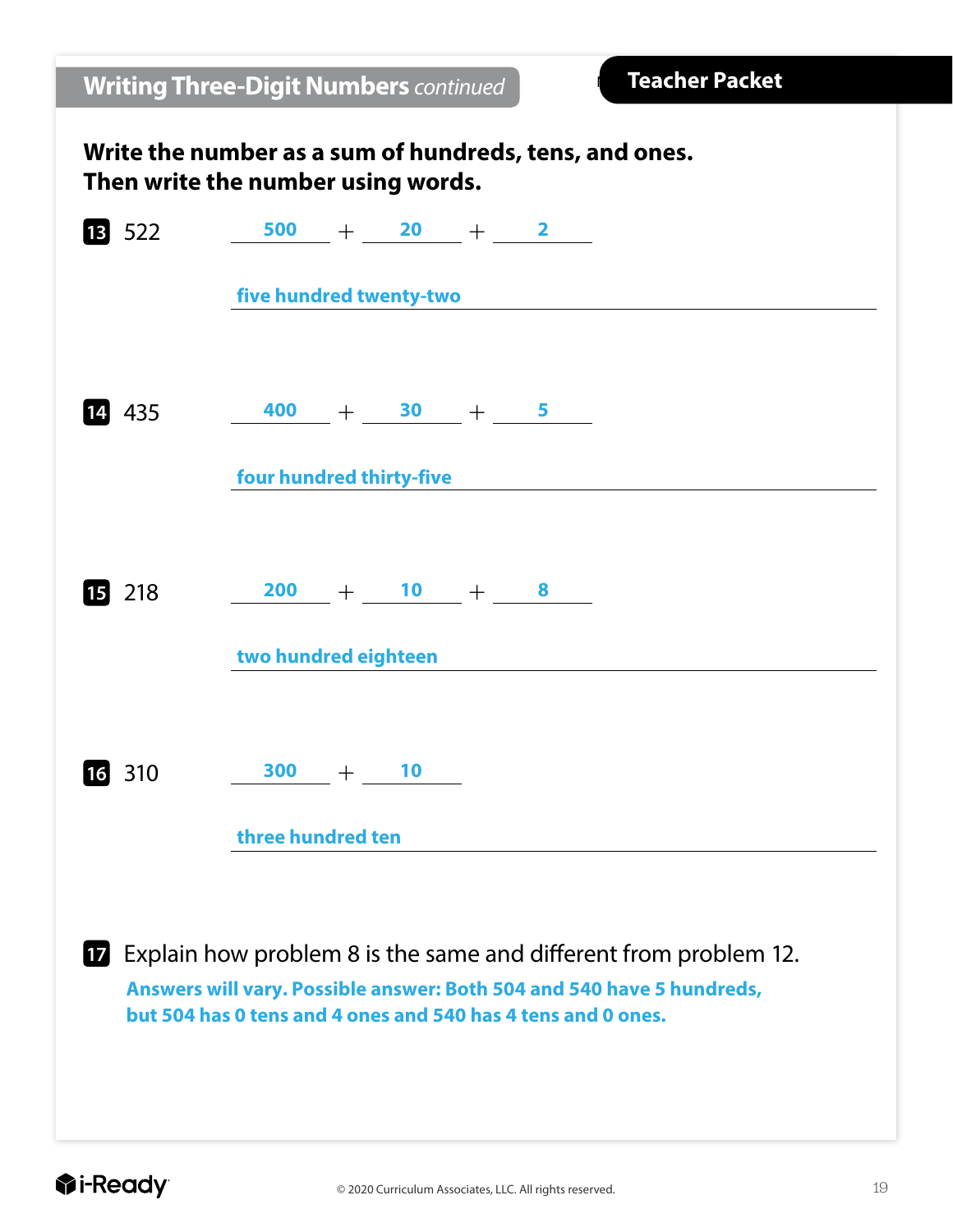#### **Compare the numbers in each problem two different ways.**



**Answers will vary.**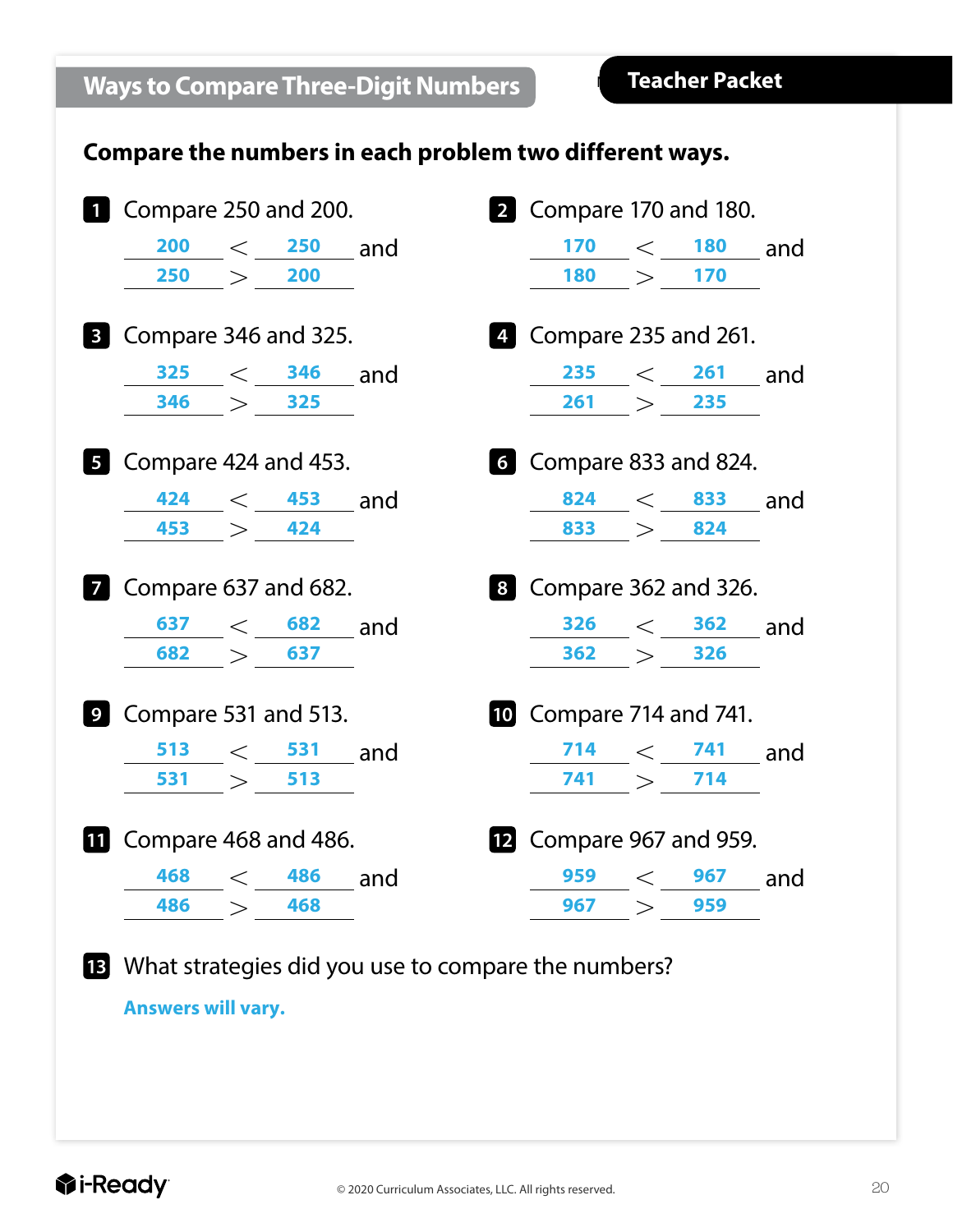#### **The answers are mixed up at the bottom of the page. Cross out the answers as you complete the problems.**

| $\mathbf 1$<br>635<br>$+321$<br>956    |     | $\overline{2}$<br>439<br>$+ 154$<br>593         | $\mathbf{3}$     | 336<br>$+ 123$<br>459 |
|----------------------------------------|-----|-------------------------------------------------|------------------|-----------------------|
| $\overline{4}$<br>825<br>$+166$<br>991 |     | $\overline{\mathbf{5}}$<br>512<br>$+336$<br>848 | $\left[6\right]$ | 246<br>$+348$<br>594  |
| $\overline{7}$<br>772<br>$+109$<br>881 |     | $\boxed{8}$<br>347<br>$+314$<br>661             | 9 <sub>o</sub>   | 483<br>$+208$<br>691  |
| 10<br>225<br>$+224$<br>449             |     | 10<br>548<br>$+406$<br>954                      | $\overline{12}$  | 475<br>$+515$<br>990  |
| 13<br>273<br>$+211$<br>484             |     | 14<br>728<br>$+253$<br>981                      | 15               | 627<br>$+263$<br>890  |
| <b>Answers:</b>                        |     |                                                 |                  |                       |
| 449                                    | 594 | 881                                             | 956              | 691                   |
| 484                                    | 661 | 890                                             | 991              | 593                   |
| 954                                    | 848 | 990                                             | 459              | 981                   |
|                                        |     |                                                 |                  |                       |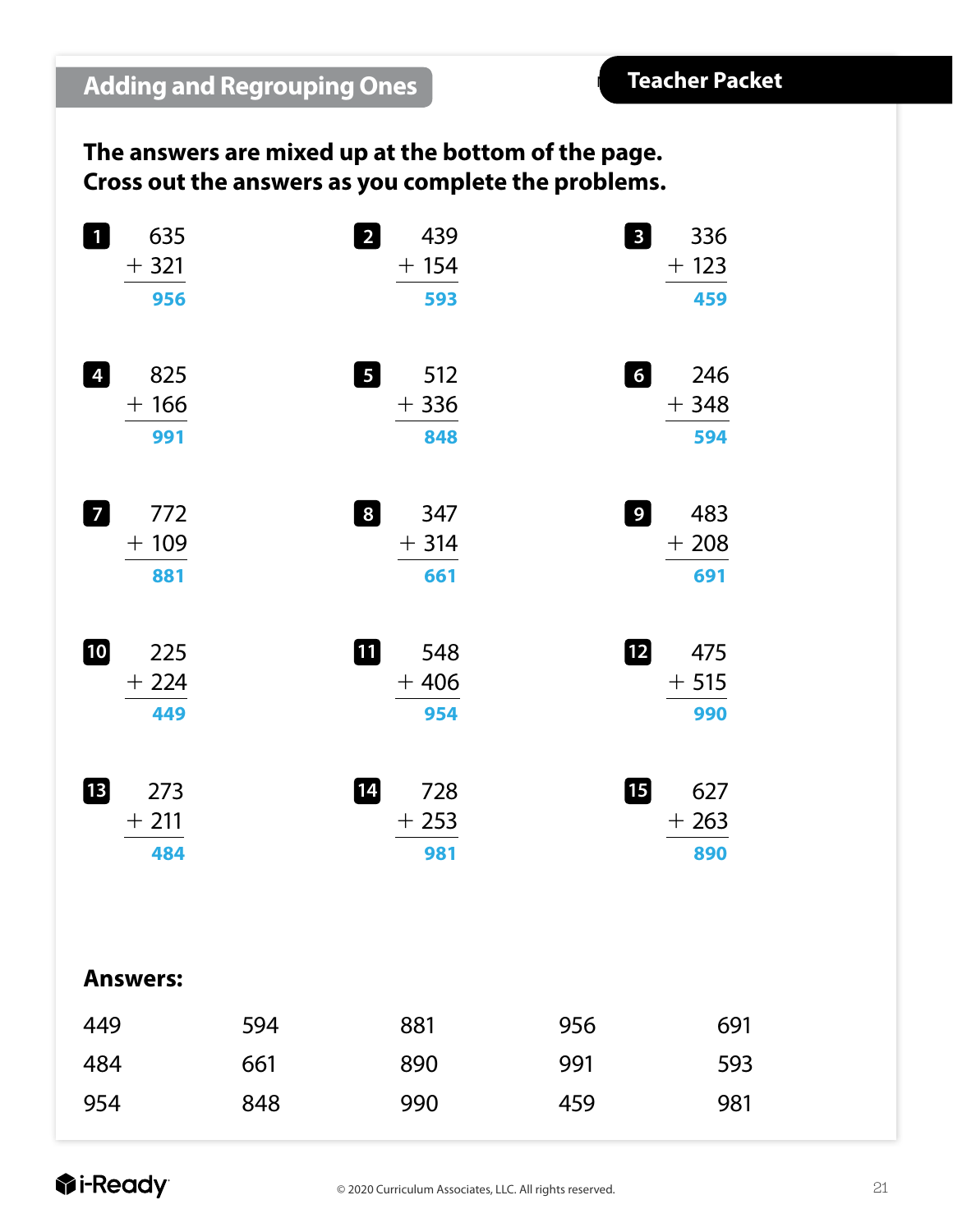#### **Adding and Regrouping Tens**

**Look at the hundreds digits in each problem. Circle those that will have a sum greater than 500. Then find the exact sums of only the problems you circled.**

| $\ddot{\textbf{0}}$<br>435<br>$+283$<br>718                  | $\overline{2}$<br>205<br>$+113$      | 586<br>$\mathbf{3}$<br>$+130$<br>716     |
|--------------------------------------------------------------|--------------------------------------|------------------------------------------|
| 378<br>$\overline{\mathbf{r}}$<br>343<br>$\mathrm{+}$<br>721 | $\boxed{5}$<br>186<br>$+175$         | 476<br>$\boldsymbol{6}$<br>$+234$<br>710 |
| $\overline{7}$<br>152<br>$+169$                              | $\lfloor 8 \rfloor$<br>214<br>$+225$ | 362<br>$\boldsymbol{9}$<br>$+556$<br>918 |
| 10<br>481<br>$+262$<br>743                                   | 佃<br>145<br>$+239$                   | $\boxed{12}$<br>347<br>$+133$            |
| B<br>286<br>$+644$<br>930                                    | 14<br>267<br>$+ 174$                 | 個<br>383<br>$+319$<br>702                |

**16** How do you know that  $361 + 283$  is greater than 500 without finding the sum?

**Answers will vary. Possible answer: I know the sum will be greater than 500 because I can see that three hundreds plus two hundreds is already five hundreds. The sum of the tens and ones will make the total sum greater than 500.**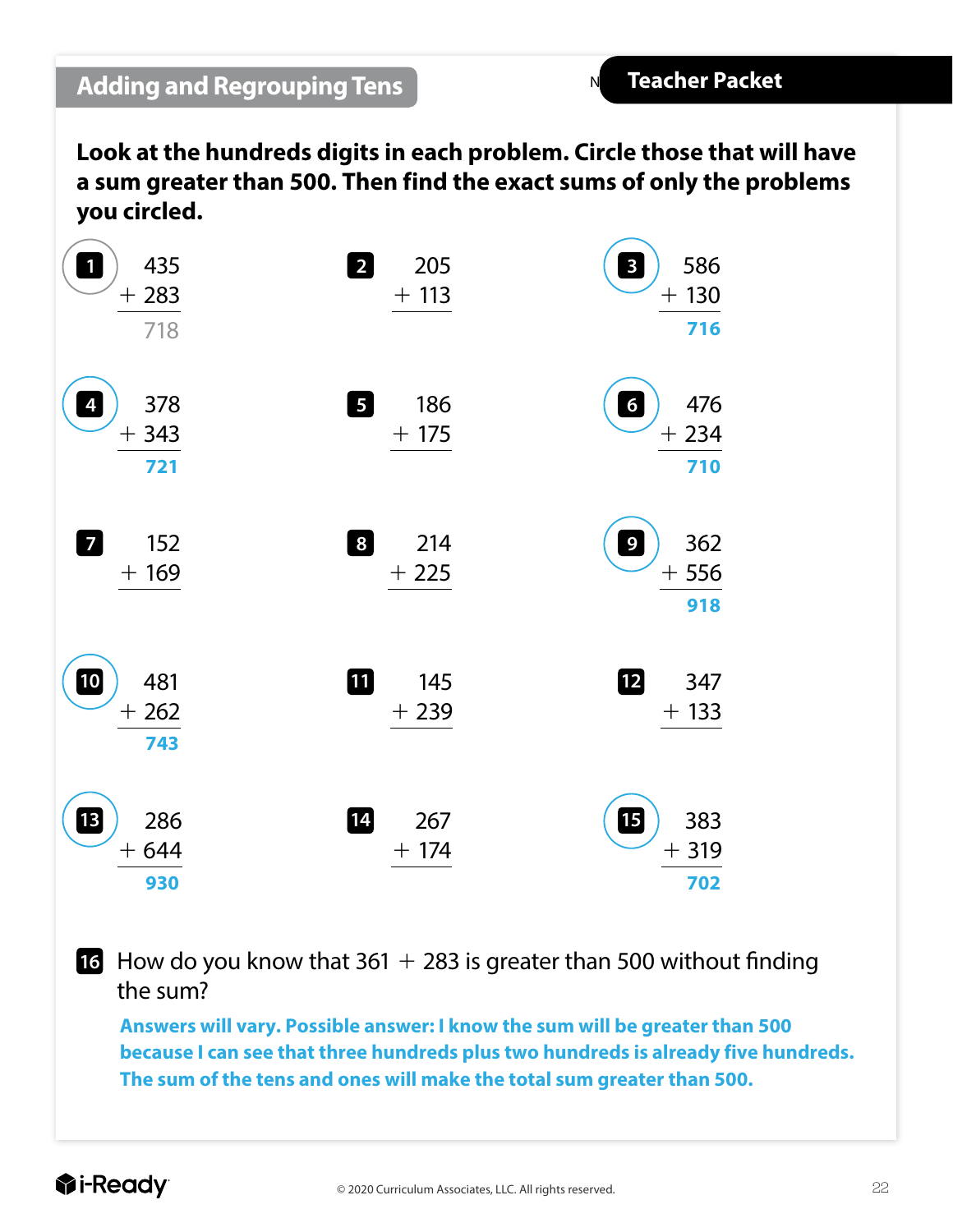$N<sub>d</sub>$ 

**Circle all the problems where you must regroup a ten to subtract the ones. Then find the differences of only the problems you circled.**

| $\mathbf{1}$<br>875<br>646<br>229 | $\overline{2}$<br>478<br>226                 | $\overline{\mathbf{3}}$<br>692<br>437<br>255 |
|-----------------------------------|----------------------------------------------|----------------------------------------------|
| $\overline{4}$<br>345<br>224      | $\overline{\mathbf{5}}$<br>761<br>338<br>423 | $\boldsymbol{6}$<br>514<br>402               |
| $\overline{7}$<br>953<br>821      | $\overline{\mathbf{8}}$<br>474<br>156<br>318 | $\overline{9}$<br>320<br>210                 |
| 10<br>663<br>425<br>238           | 1<br>619<br>308                              | $\boxed{12}$<br>847<br>628<br>219            |
| ß<br>736<br>517<br>219            | 14<br>563<br>249<br>314                      | 個<br>375<br>163                              |

 How can you tell by looking at the problem if you need to regroup a ten to subtract the ones?

**Answers will vary. Possible answer: When I look at the ones place, if the ones digit in the top number is less than the ones digit in the bottom number, then I will need to regroup.**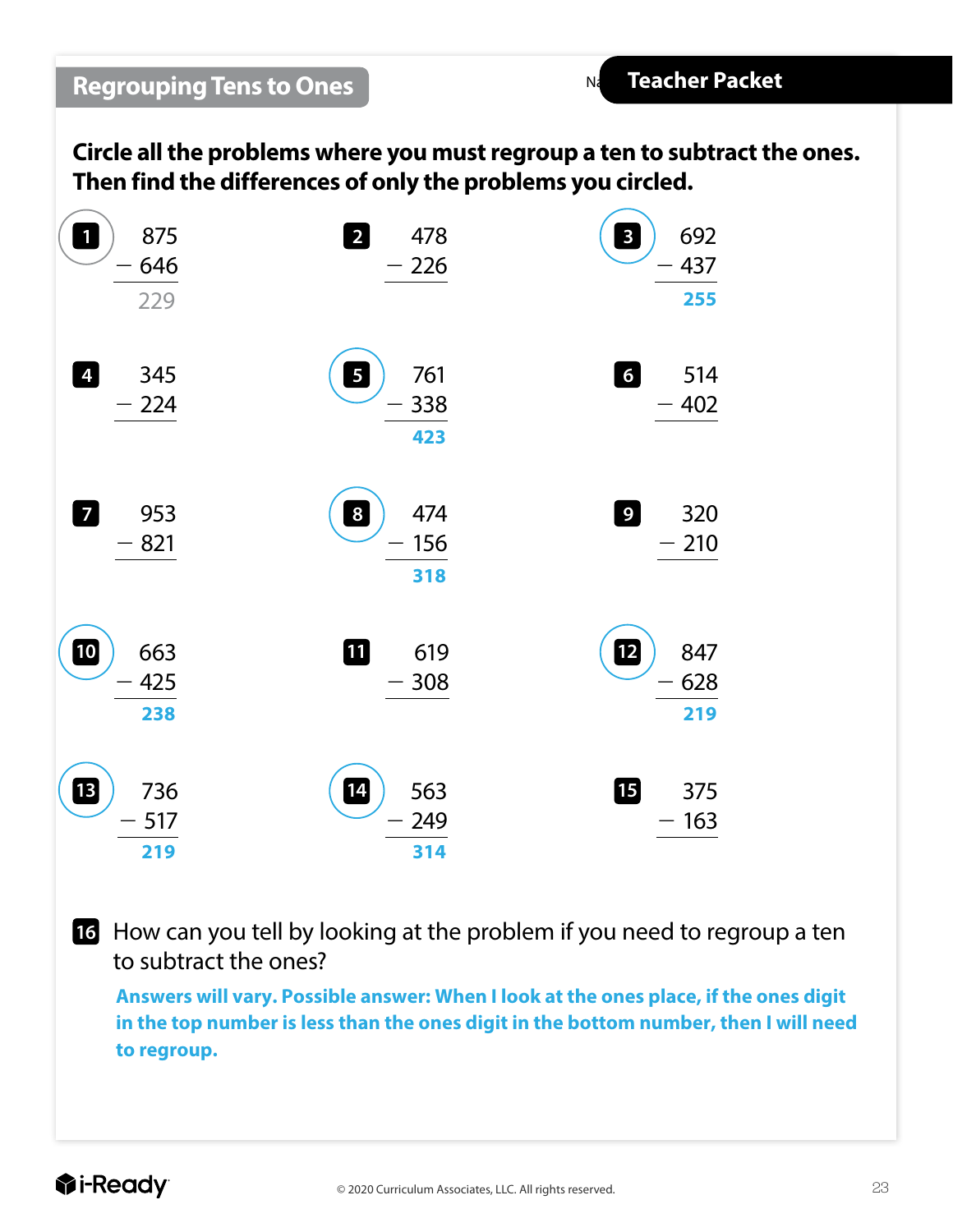#### **The answers are mixed up at the bottom of the page. Cross out the answers as you complete the problems.**

|     | $\overline{2}$<br>927<br>563<br>364                                                                                      |     | $\mathbf{3}$<br>506<br>315<br>191   |
|-----|--------------------------------------------------------------------------------------------------------------------------|-----|-------------------------------------|
|     | $\boxed{5}$<br>743<br>$-471$<br>272                                                                                      |     | $\overline{6}$<br>476<br>293<br>183 |
|     | $\boldsymbol{8}$<br>961<br>470<br>491                                                                                    |     | 9 <sup>1</sup><br>527<br>256<br>271 |
|     | 11<br>835<br>285<br>550                                                                                                  |     | $\mathbf{12}$<br>624<br>382<br>242  |
|     | $\boxed{14}$<br>465<br>195<br>270                                                                                        |     | <b>TB</b><br>519<br>378<br>141      |
|     |                                                                                                                          |     |                                     |
| 242 | 191                                                                                                                      | 384 | 272                                 |
| 271 | 491                                                                                                                      | 288 | 392                                 |
| 141 | 550                                                                                                                      | 159 | 270                                 |
|     | 816<br>432<br>384<br>448<br>160<br>288<br>628<br>236<br>392<br>347<br>154<br>193<br>329<br>170<br>159<br><b>Answers:</b> |     |                                     |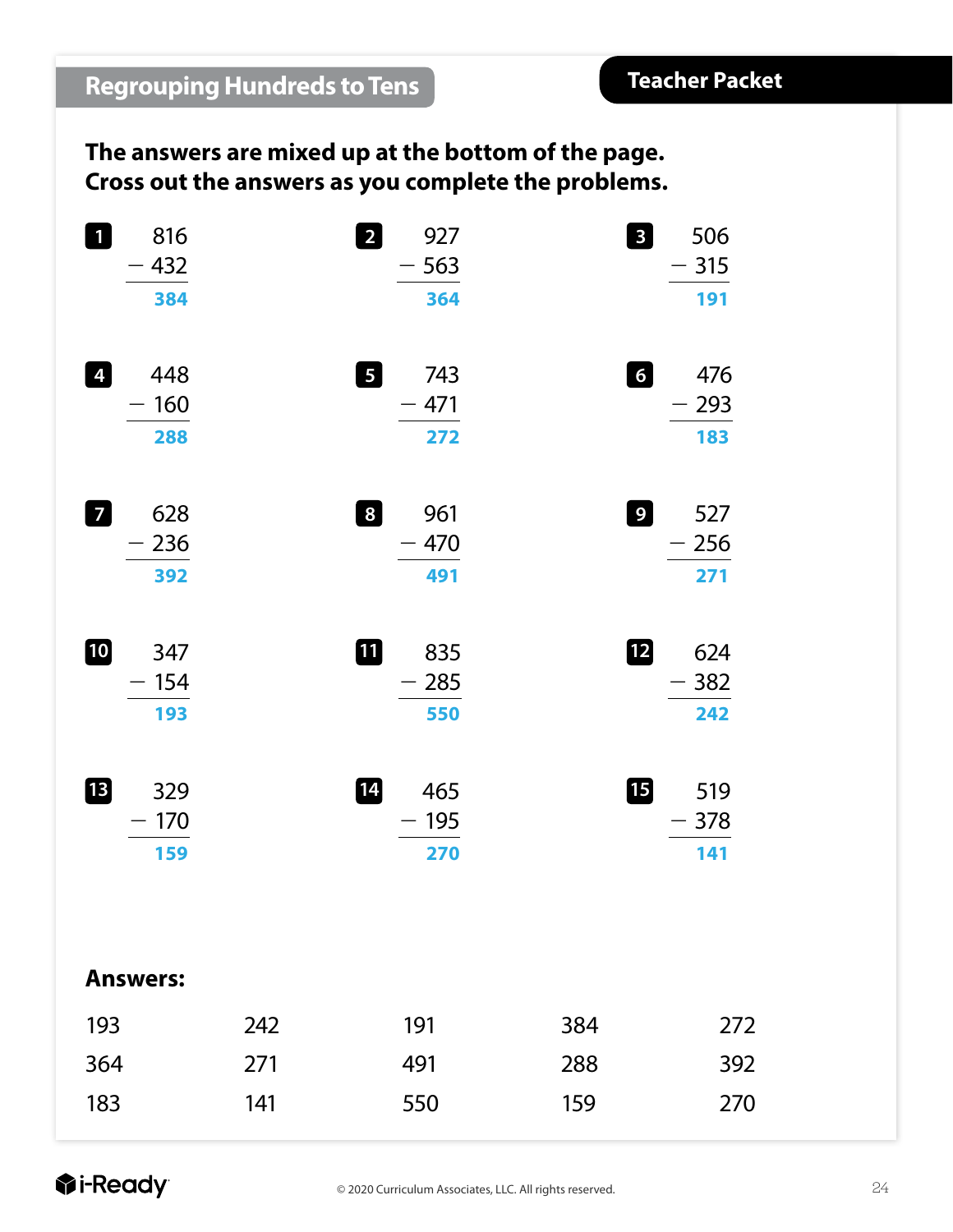**Adding Four Two-Digit Numbers**

Na



**11** Explain how you found the answer to problem 8. **Answers will vary. Possible answer: I broke each number into tens and ones. Then I added the ones: 3** 1 **4** 1 **3** 1 **4** 5 **14. Next, I added the tens: 50** 1 **70** 1 **10** 1 **40** 5 **170. Finally, I added 170** 1 **14 to get 184.**

©Curriculum Associates, LLC Copying is permitted for classroom use.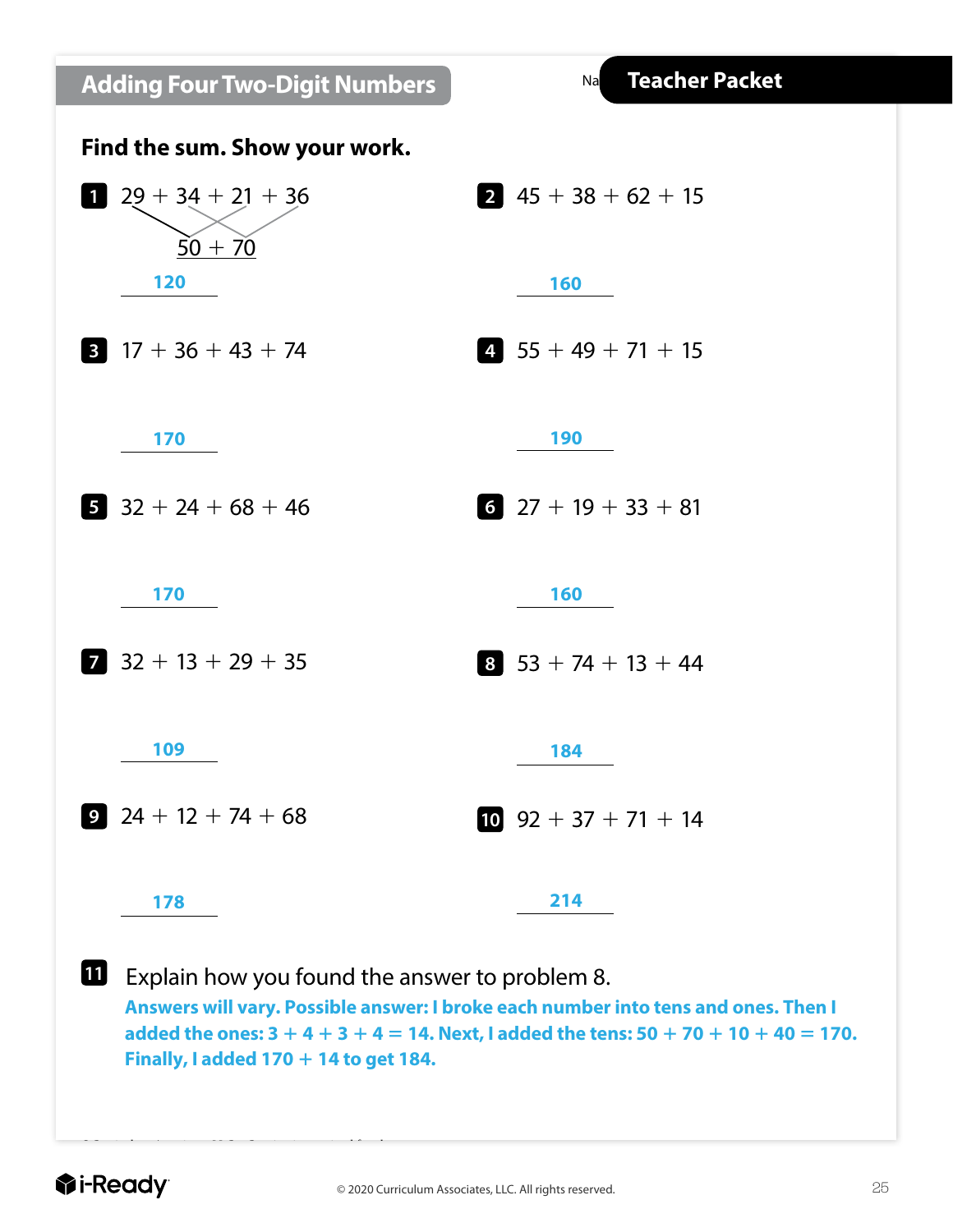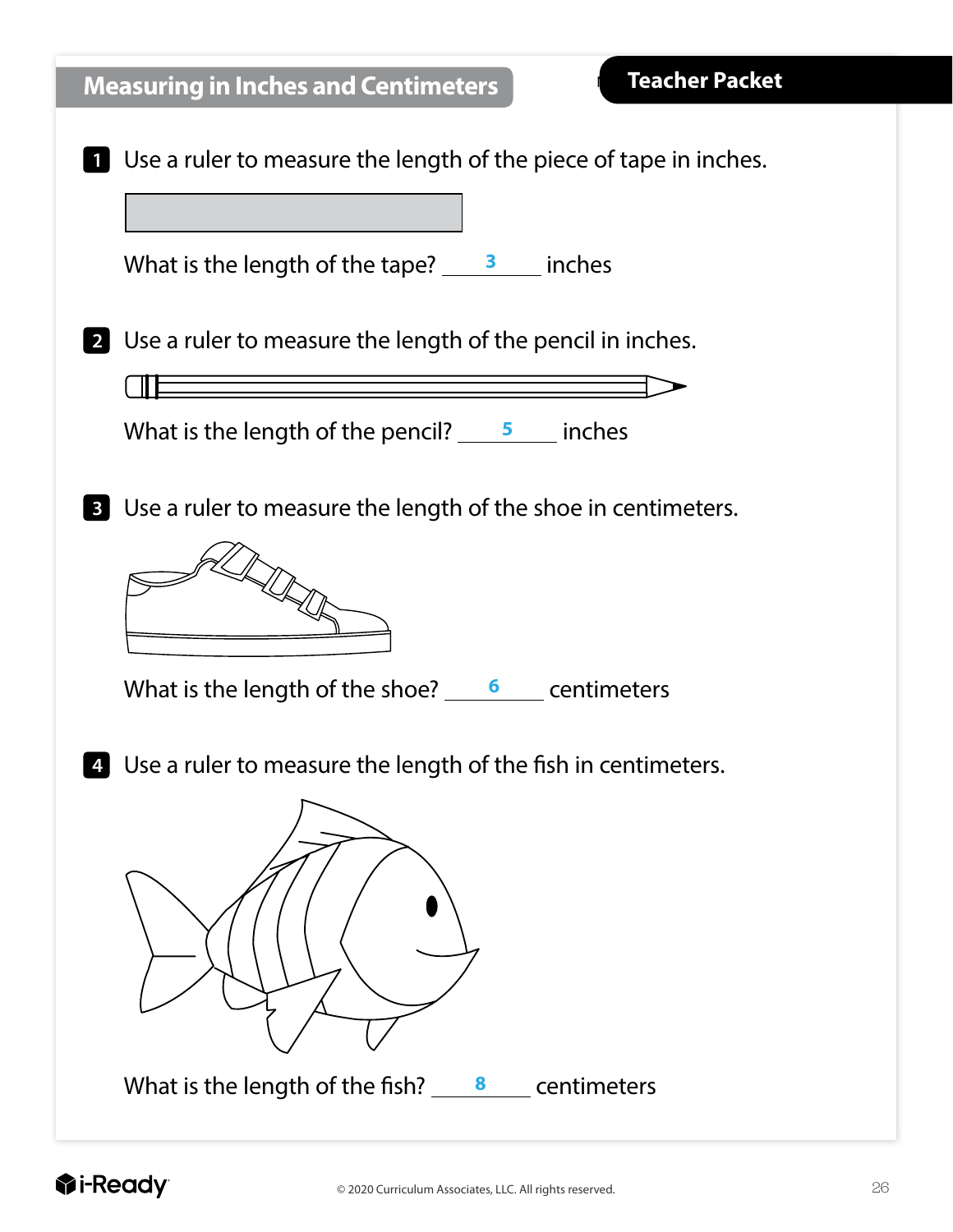| <b>Teacher Packet</b><br>N <sub>i</sub><br><b>Measuring in Inches</b>                                                                                                                                               |
|---------------------------------------------------------------------------------------------------------------------------------------------------------------------------------------------------------------------|
| and Centimeters continued                                                                                                                                                                                           |
| <b>5</b> Use a ruler to measure the length of the string in both inches<br>and centimeters.                                                                                                                         |
| What is the length of the string in inches? $\frac{2}{\sqrt{2}}$ inches<br>What is the length of the string in centimeters? $\frac{5}{2}$ centimeters                                                               |
| <b>6</b> Use a ruler to measure the length of the rectangle in both inches<br>and centimeters.                                                                                                                      |
|                                                                                                                                                                                                                     |
| What is the length of the rectangle in inches? $\frac{4}{1}$ inches                                                                                                                                                 |
| What is the length of the rectangle in centimeters? $\frac{10}{10}$ centimeters                                                                                                                                     |
| <b>7</b> For problem 6, did you write different numbers for the length in inches<br>and the length in centimeters? Explain.<br>Yes. Answers will vary. Possible answer: The length of the rectangle is 4 inches and |
| 10 centimeters long. Centimeters are smaller units than inches, so when you measure<br>something in inches and centimeters, there are more centimeters than inches.                                                 |
|                                                                                                                                                                                                                     |
|                                                                                                                                                                                                                     |
|                                                                                                                                                                                                                     |
|                                                                                                                                                                                                                     |
|                                                                                                                                                                                                                     |
|                                                                                                                                                                                                                     |
|                                                                                                                                                                                                                     |
|                                                                                                                                                                                                                     |
|                                                                                                                                                                                                                     |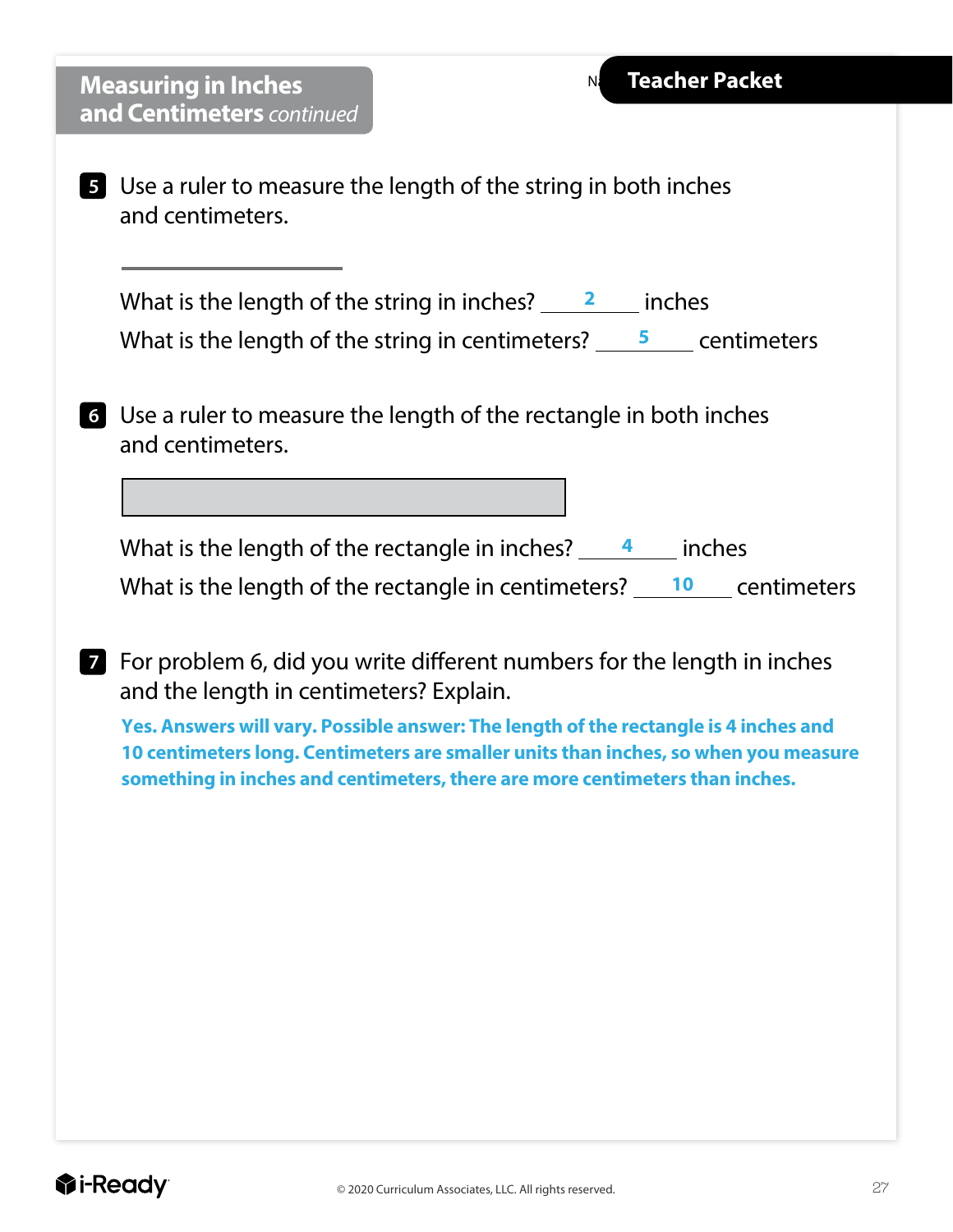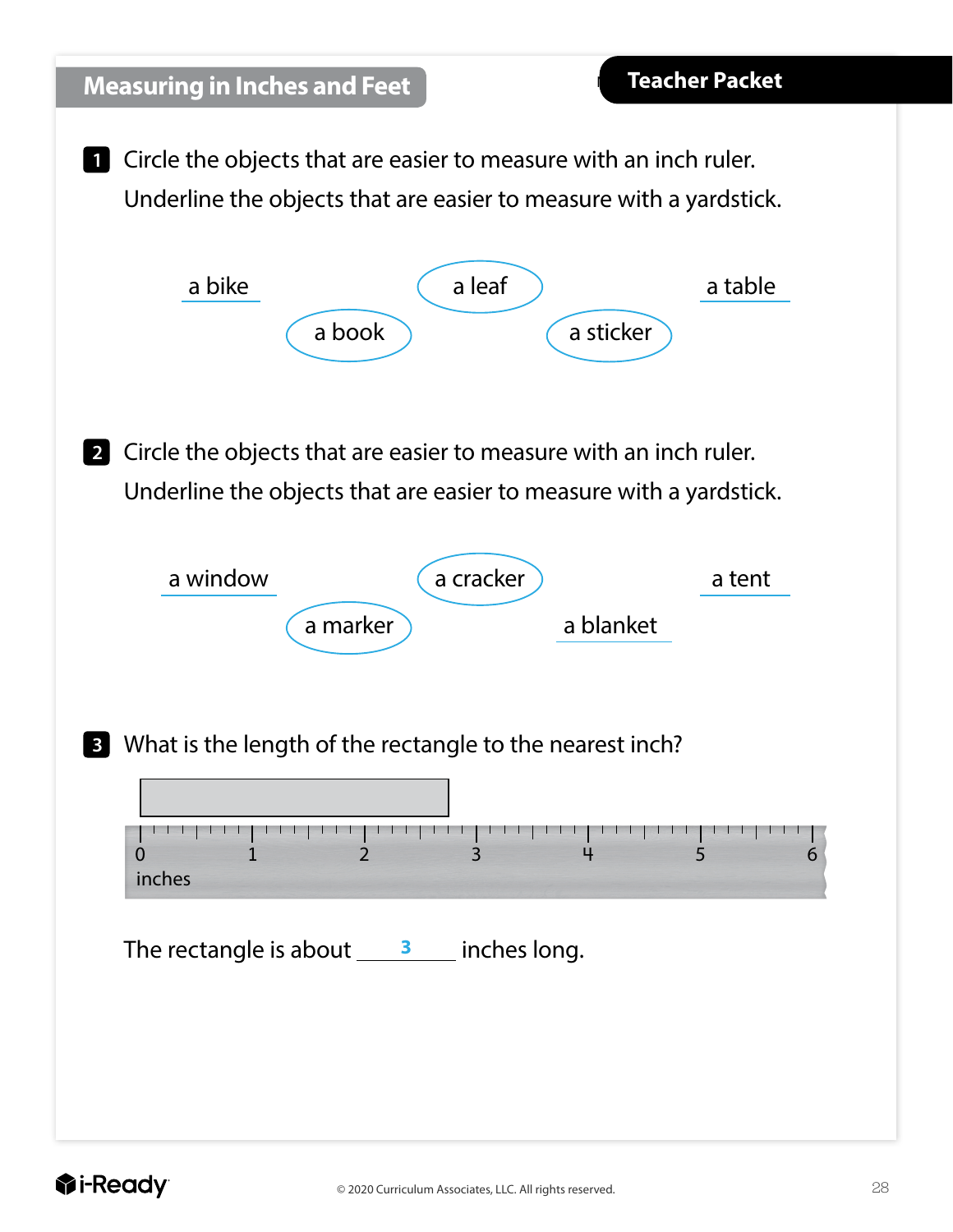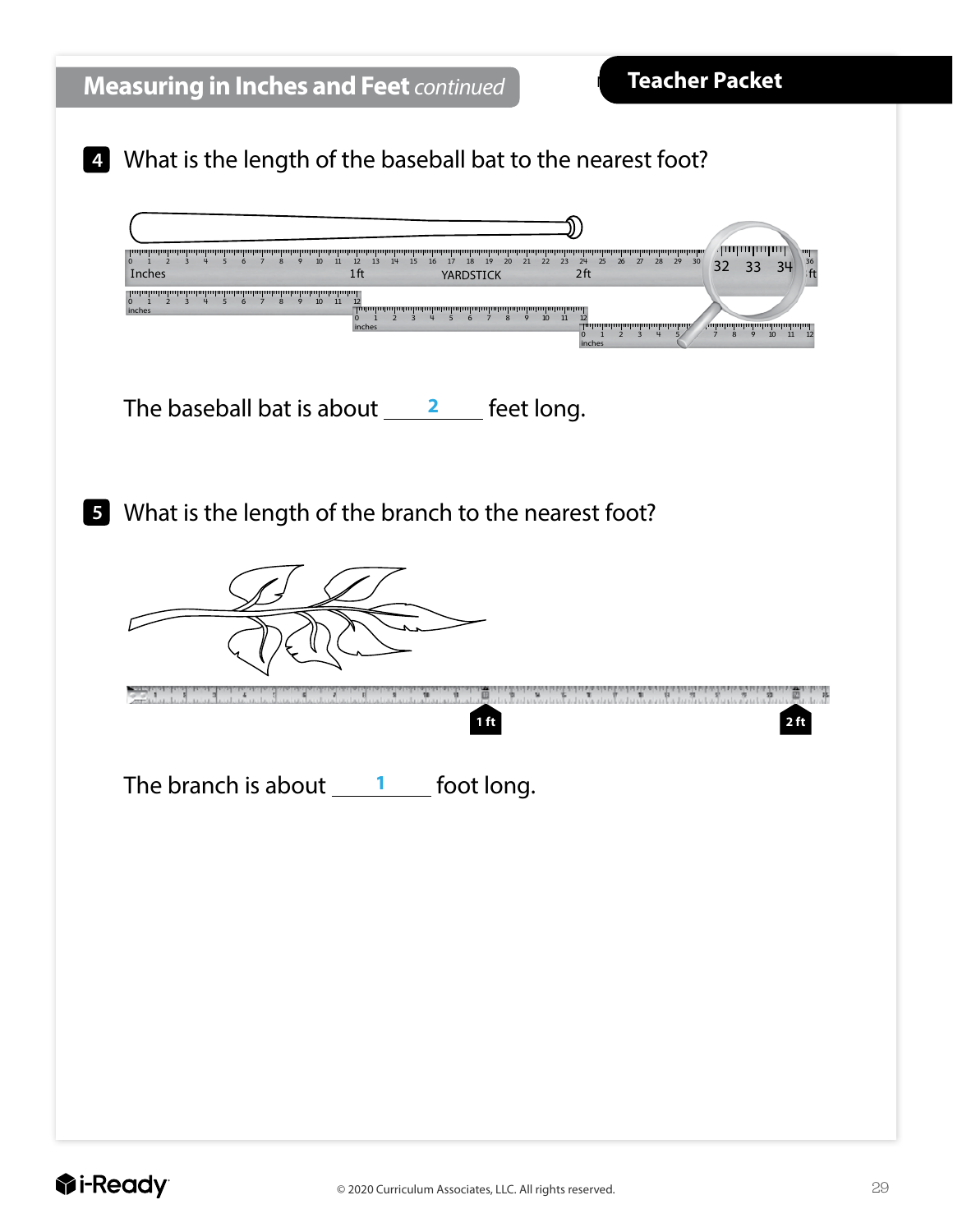